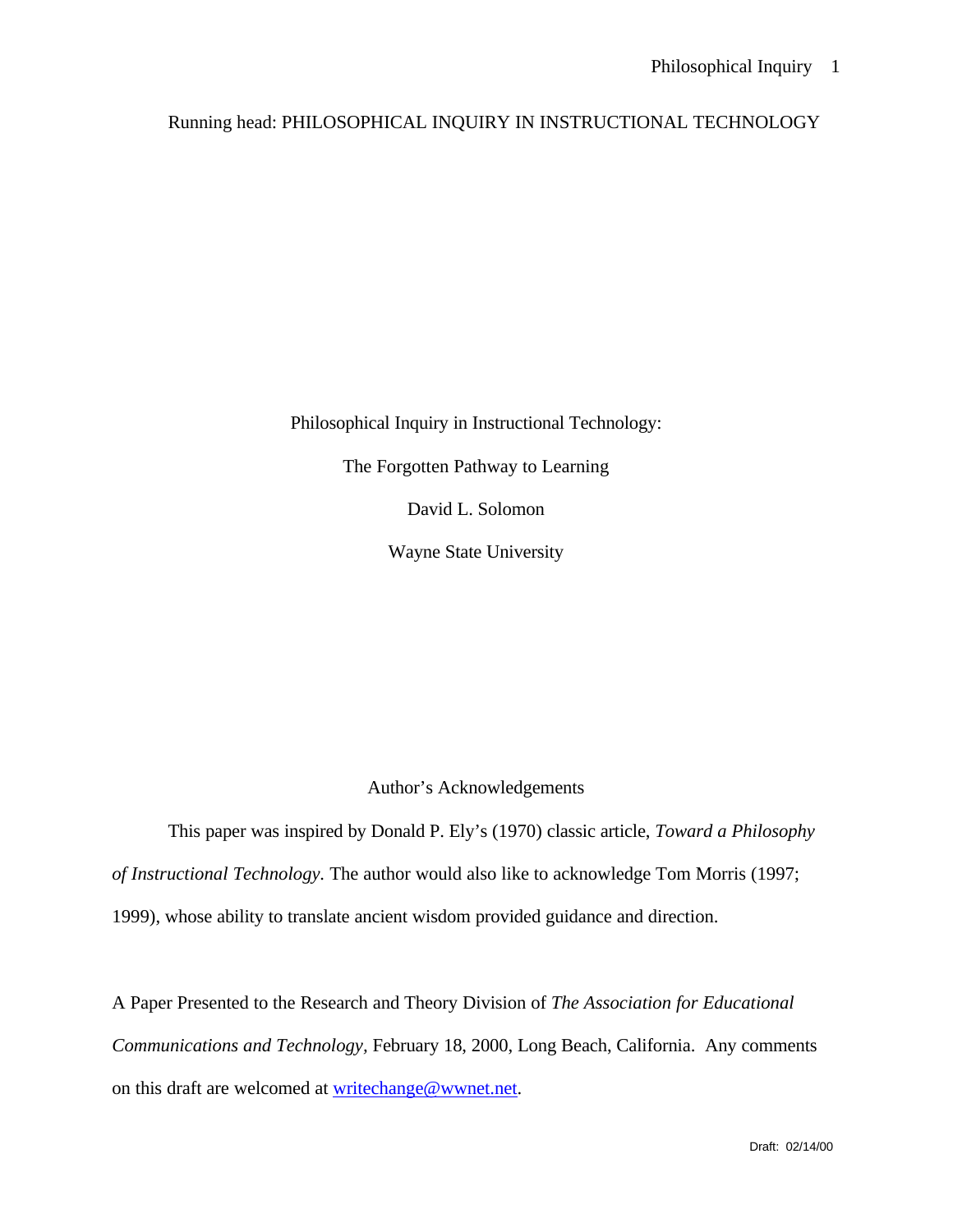The vista of instructional technology appears to be changing. While the audio-visual field has "grown-up" and become a profession, the field of instructional technology is still maturing. Although no longer what it once was, instructional technology appears to be in a veritable state of transition, finding a new voice in the information age. The evolution of computer technology continues to influence the way we live and learn in the  $21<sup>st</sup>$  Century. With research flourishing across disciplines, the future holds promise for discovering uncharted territories in human learning. And, a body of knowledge, now unique unto itself, is constantly expanding through instructional technology research, as well. Although Instructional Technology has always had a strong orientation toward practice (Richey, 1997), the findings of early researchers have often exerted influence over new directions in the field. Edgar Dale's (1946/1996) "cone of experience" predates virtual reality and the contemporary constructivist movement; yet, his proposition that reality is the basis of all effective learning supports these movements that value authentic learning environments. Sometimes, the voices of our founders can help us make sense out of contemporary issues. James D. Finn (1953/1996) felt that our body of systematic theory needed to be constantly expanded by research and thinking. It appears as if instructional technology research is thriving – confirming our theories, generating new hypotheses – but, the status of *thinking* within our field could be one of the most important, forgotten pathways to learning.

Philosophy is all about *thinking* (Morris, 1999)*.* Occasionally, as researchers and practitioners, we become victims of our own routine, replicating steps, over and over again, rarely pausing to think about what it all means or to reflect on our values and beliefs as instructional technologists. Philosophy was originally a way of life (Marinoff, 1999) and a requirement for living (Morris, 1999); not the abstract, academic discipline as it is commonly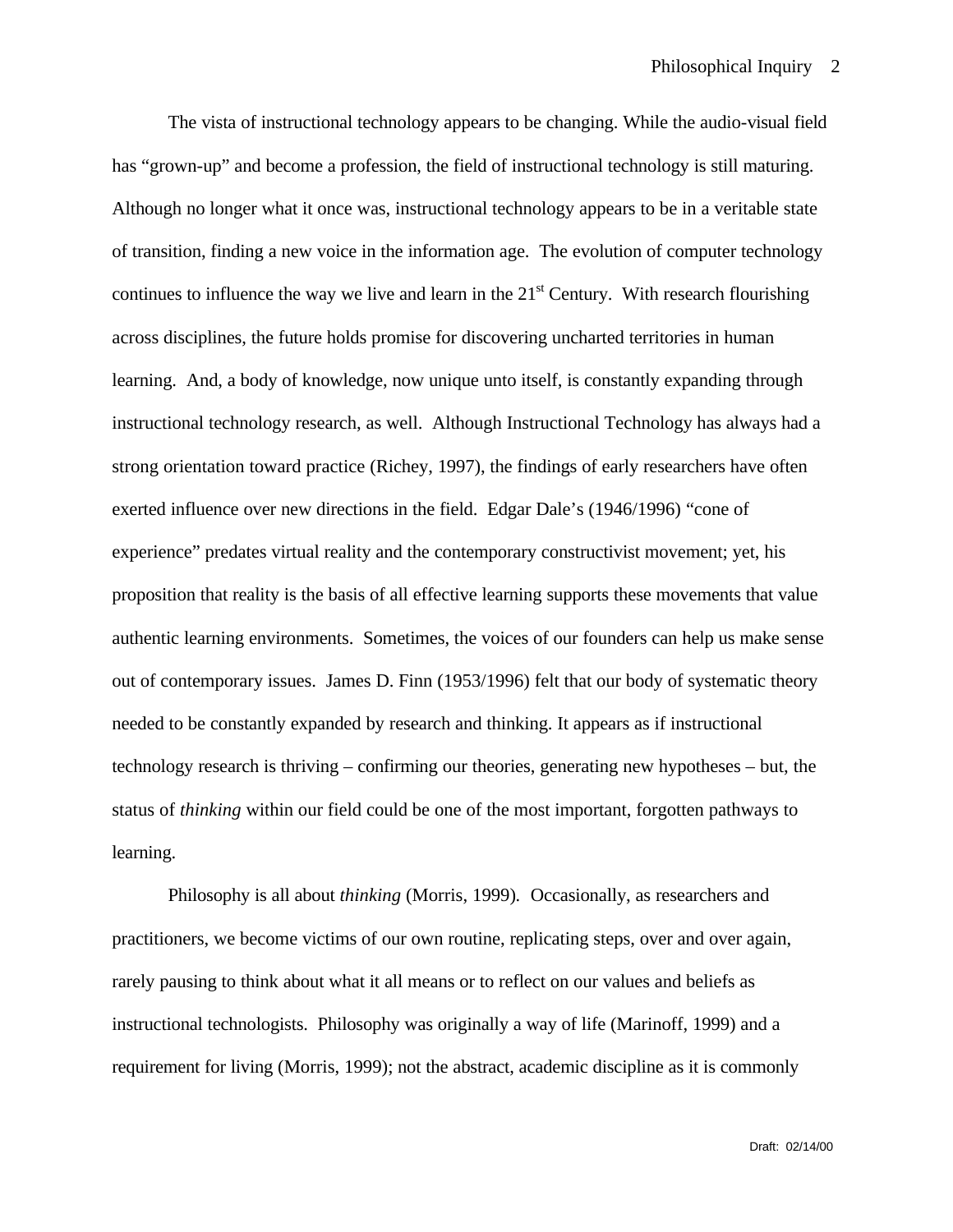known today. Back in the days when Socrates proclaimed that "the unexamined life is not worth living," philosophy was intended for ordinary people and it was concerned with real life and how to live it (Marinoff, 1999). Although the world's great wisdom tradition has evolved into a multiplicity of discourse communities, the central concern of philosophy from ancient time – how to think critically – has been relatively absent from the public agenda in recent years (Marinoff, 1999). Philosophical inquiry – the importance and uses of critical thinking – remains misunderstood. At its most basic level, philosophical inquiry can provide methods for examining the things that we so often take for granted during our daily routines. This paper explores philosophical inquiry in the field of instructional technology. First, philosophy and the field of Instructional Technology will be examined. Second, four dimensions of philosophical inquiry in instructional technology will be explored. The purpose of this paper, therefore, is to provide a framework for examining fundamental issues in the field and position philosophy as a legitimate method of inquiry in instructional technology.

## Philosophy and the Field of Instructional Technology

Donald P. Ely could easily be recognized as the leading philosophical thinker in Instructional Technology today. His concern about the definition of the field spans 40 years and his early thoughts on philosophy and instructional technology were decades ahead of his time. Thirty years ago, when the field was not yet a discipline (Ely, 1970), Ely recognized the importance of finding a "… utilitarian and commonplace usage" (p. 81) of the word "philosophy." Ely (1970) posited that "It is only right that there should be a philosophy of instructional technology and that it should vary from individual to individual" (p. 81). Accordingly, philosophy may be interpreted as a composite statement of beliefs and values from which personal purpose and direction are derived (Ely, 1970).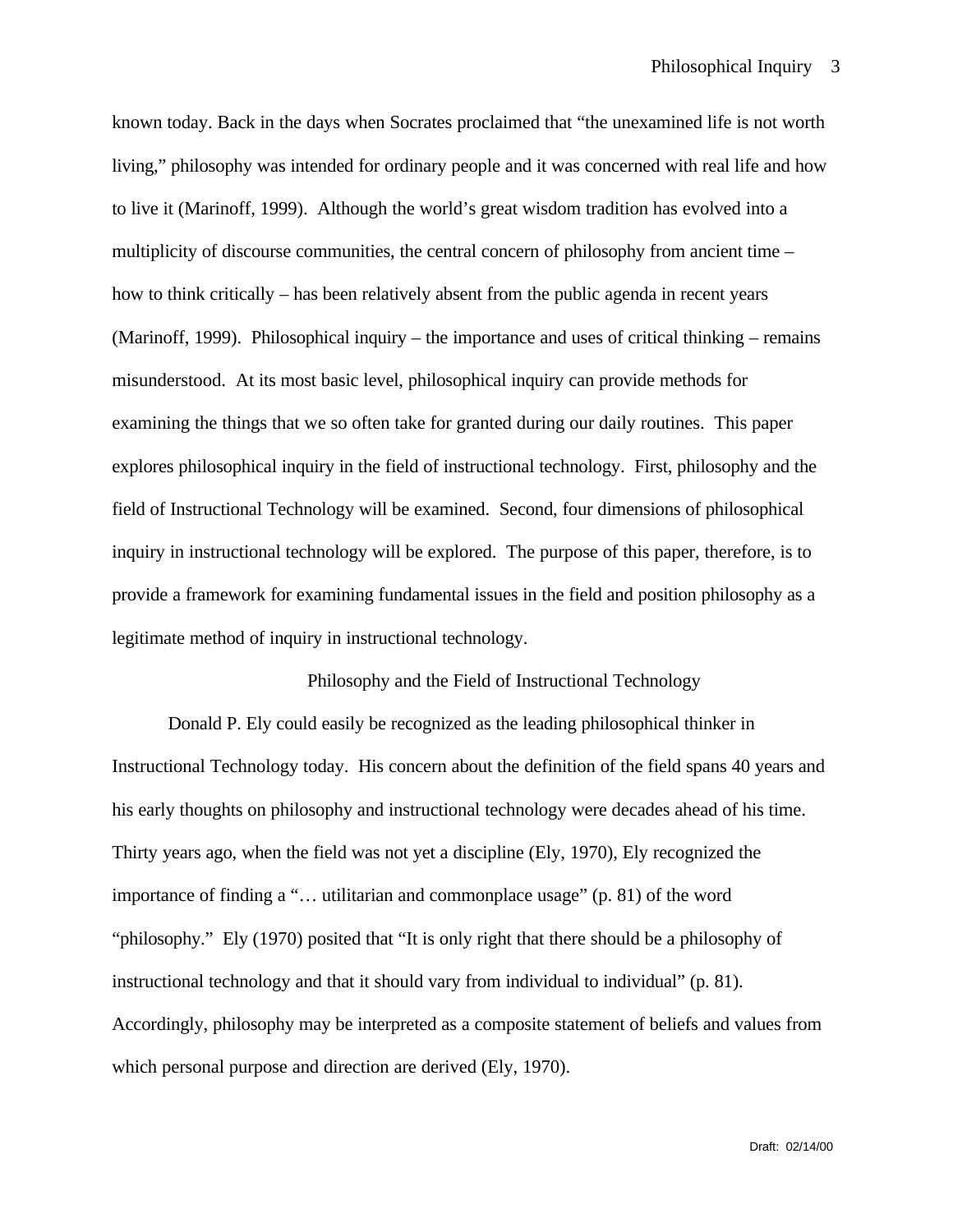Instructional Technology is a confluence of many disciplines including education, communications, the arts and sciences. With such diverse roots, it is easy to understand the differing orientations that have emerged in the field, such as behaviorism, cognitivism and constructivism. Yet, fields of study such as Instructional Technology do not have philosophies; people do (Ely, 1970; Smith & Ragan, 1999). Therefore, philosophy influences the theories and research that instructional technologists deem most valuable (Richey, 1998; Smith & Ragan, 1999). Personal beliefs and values define what's important to people and they guide and direct behavior. An instructional technologist's philosophical orientation also serves as a device that filters instructional development decisions (Luiz, 1982). Luiz (1982) used philosophical inquiry as a framework for exploring designer decision-making and he asserted that

> Instructional developers need to know the implications of their decisions when advocating one philosophy, rather than another. It is assumed that their personal philosophies, implicit in their actions, act as a screening device through which their individual decisions are filtered (p. 110)

Therefore, the more we know about our beliefs and values, the more reflective we become in our work as instructional technologists.

Philosophy is also important in our field because it is a foundation for theory (Koetting, 1996; Smith & Ragan, 1999; Snelbecker, 1974). The roots of any science can be traced back to philosophical origins (Koetting, 1996; Luiz, 1982) and, since the field of instructional technology is built upon solid, scientific foundations, there are important implications.

> While such searching for philosophical roots can take on the nature of a rather pointless academic game, and while it is often the case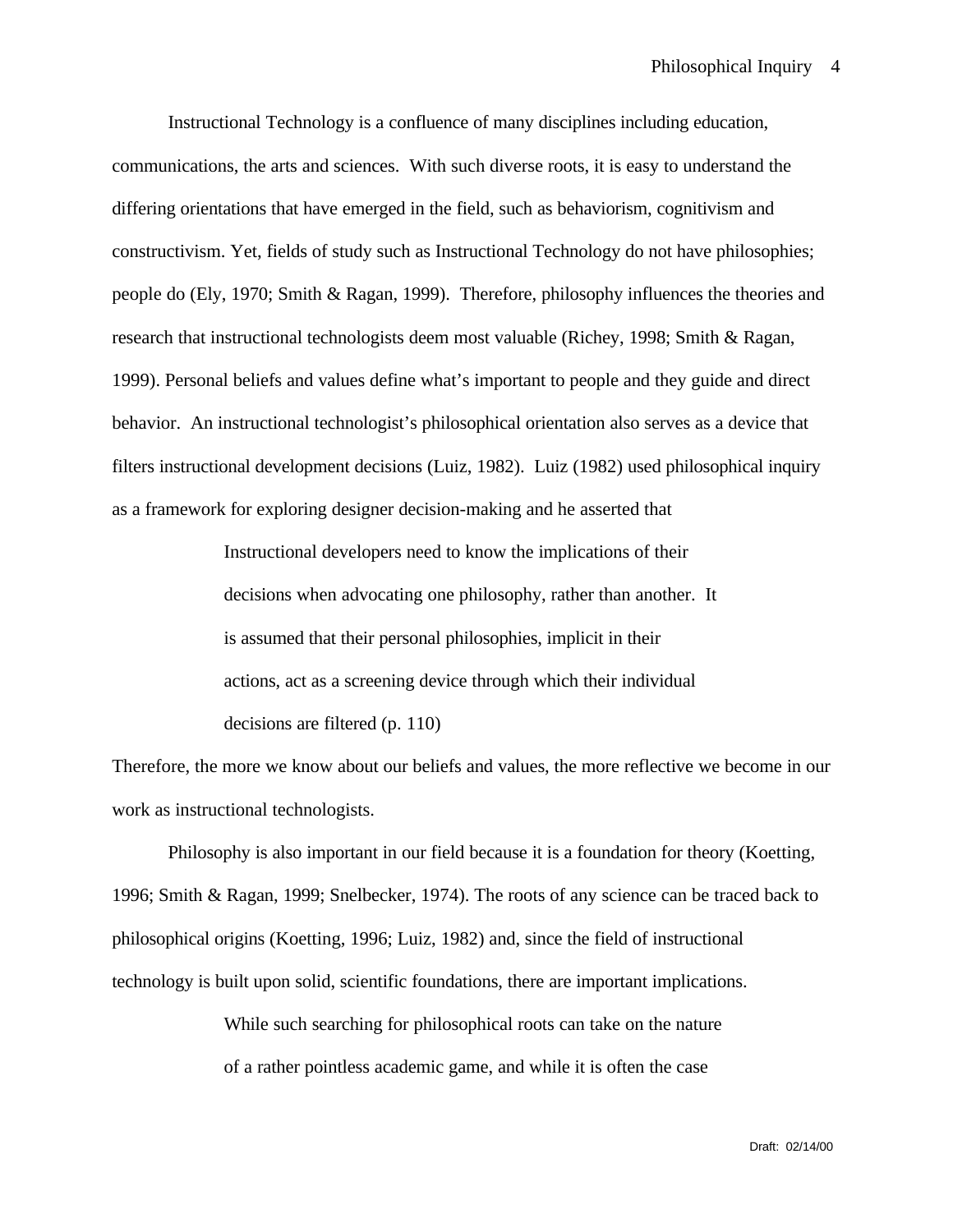that such procedures are used to legitimize rather poorly thoughtout ideas, it is, nevertheless, true that it is very often difficult to understand why a particular scientific theory was formulated without understanding its philosophical origins (Snelbecker, 1974, p. 46).

The prescriptive function of theory may be drawn from various philosophical orientations or "filtered" through the personal philosophies of people. Accordingly, theory can be an expression of belief (Koetting, 1996; Macdonald, 1995). Since instructional technologists operate from theoretical frameworks that are intimately tied to their values (Koetting, 1996; Richey, 1998), it follows that theory and philosophy are intimately connected, thus, exerting influence on the field. Philosophical inquiry, therefore, could serve to explicate connections between theory and philosophy while providing insight into the choices made by instructional technologists.

Thus far, this paper has suggested that philosophy is important to instructional technologists for two reasons: 1) people have philosophies that influence practice; and, 2) theory is derived from philosophy. The ultimate goal of philosophy, however, is wisdom (Morris, 1999), which provides depth and usefulness in practical matters. For the instructional technologist, the pursuit of wisdom is *the* connection between theory and practice, and philosophy cultivates unique skills and methods of thinking. There are three types of skills that are developed through philosophical inquiry: 1) analysis, 2) assessment, and 3) argument (Morris, 1999). As a method of thinking, philosophy cultivates the ability to *analyze* complex problems, *assess* competing claims and prepare *arguments*, which are a reasoned presentation of ideas (Morris, 1999). While these skills are not necessarily specific to the field of instructional technology, in large part, they are aligned with and support the 1998 instructional design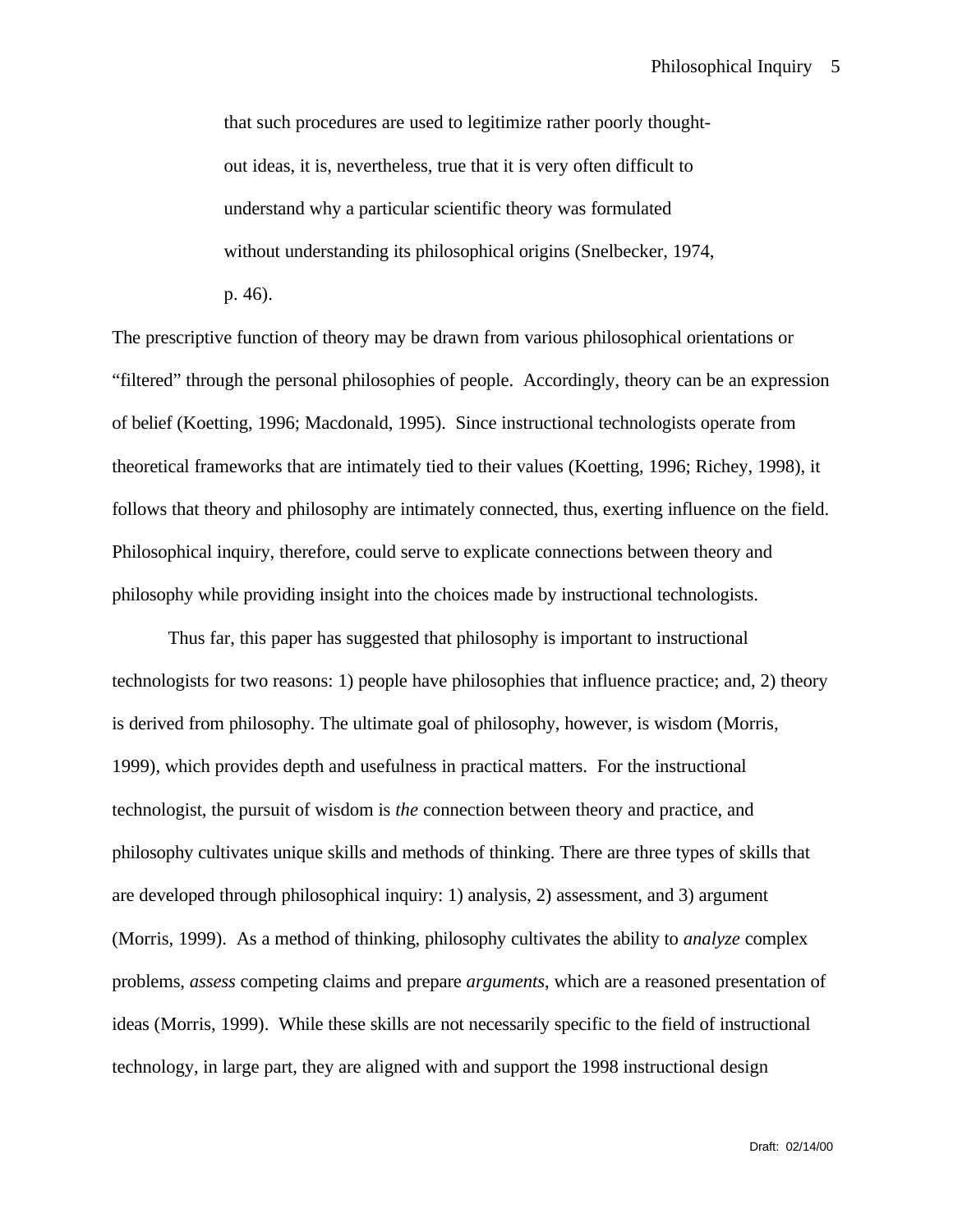competencies and performance statements published by the International Board of Standards for Training, Performance and Instruction (ibstpi, 1999). Further, the skill set of philosophy relies upon the use of reason, which is "… the power of moving logically from one idea to another, of seeing connections of logic or cause and effect, and of inferring conclusions from given premises" (Morris, 1999, p. 31). In a field where instructional technologists are continuously thrust into choice-making situations, the skills of philosophy appear to be legitimate methods of inquiry in the field.

### *Philosophical Foundations of Instructional Technology*

Given the value that philosophy offers instructional technology, the historical foundations for future developments in philosophical inquiry will now be explored. The question is where to begin? Ertmer and Newby (Ertmer & Newby, 1993) presented two opposing positions on the origin of knowledge – empiricism and rationalism – illustrating clear connections between current learning theories and their historical foundations in philosophy. Empiricism is based upon the belief that knowledge is derived from sensory experience gained through interactions with the environment (Ertmer & Newby, 1993; Morris, 1946; Schunk, 1991). Rationalism claims that knowledge originates in the mind through reason (Ertmer & Newby, 1993; Morris, 1946; Schunk, 1991). Clearly, these positions on the origin of knowledge can be linked to behaviorism, cognitivism and constructivism. However, Ely's (1970) desire to find a sense of usefulness in philosophy doesn't require this type of probing historical analysis. Ely's approach is more practical and begins with the twentieth century since instructional technology is a twentieth century movement. Dewey's ideas about the relationships between experience, learning and theory could be a reasonable starting point for studying philosophy in instructional technology because he spurred a variety of research and development in education that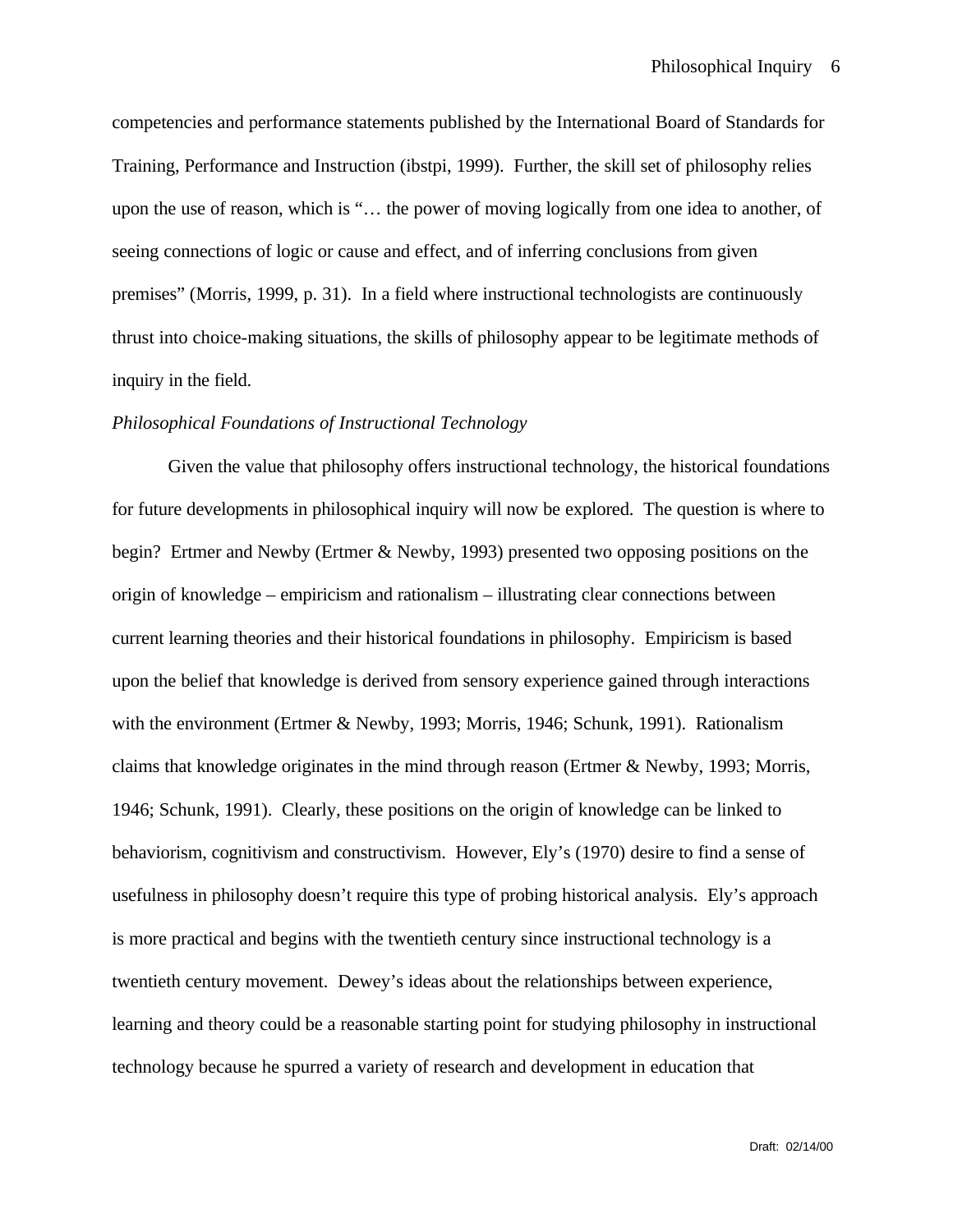ultimately influenced the field. However, instructional technology emerged from the audiovisual communications movement (Saettler, 1990), and it makes better sense to select audiovisual communications as an arbitrary starting point for studying philosophy in instructional technology.

During the late 1920s and 1930s, film utilization practices and the role of visual aids in education were "hot" topics. Among the most notable researchers were Knowlton and Tilton (1929) who explored the utilization of motion pictures in instruction and Hoban, Hoban and Zisman (1937) who were interested in the inherent value of visual aids over verbalism in education. Another prominent educational researcher, W. W. Charters, was also studying permanent learning in the 1930s, and he examined the connections between education and the media. Charters was among the first people to use the term "educational engineering" (Saettler, 1990) and his work laid the foundation for the modern, systems approach to instruction (Ely, 1970; Seels & Richey, 1994). Although historically rooted in audio-visual communications, Charters' contributions to instructional technology and his influence on the field are far-reaching. In fact, it was a student of W.W. Charters, Edgar Dale, whose "cone of experience" became the most influential philosophical concept in the field (Ely, 1970).

Dale's (1946/1996) "Cone of Experience" is a conceptual model of learning experiences based upon a concrete to abstract continuum. The cone also served to synthesize the progressive theories of John Dewey, current thinking about audiovisual communications; and, contemporary thought from the field of psychology (Seels & Richey, 1994). More importantly, Dale's contribution was the first attempt at integrating learning theory and audio-visual communications (Dale, 1946/1996; Seels & Richey, 1994).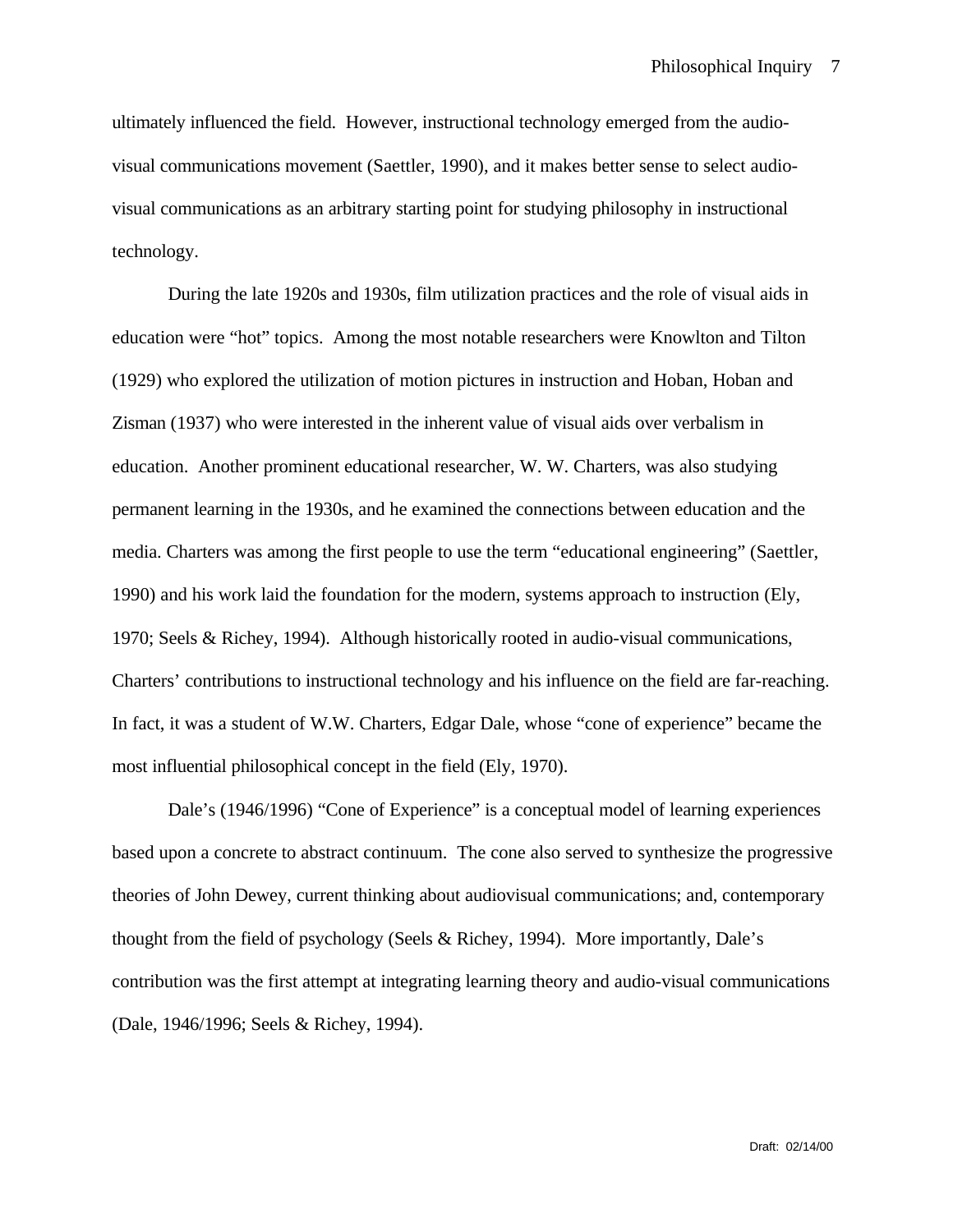In the late 1930s, Dale collaborated with Charles F. Hoban, Jr. on several projects concerned with the use of motion pictures in teaching. Although Hoban's research interests and contributions to the field explored the relationships among visual aids and the process of learning, his 1956 keynote address at the Lake Okoboji Conference was instrumental in moving the field toward a systems orientation (Ely, 1970). The application of systems theory in instructional technology was advanced by James D. Finn, who was a student of Edgar Dale *and* served under Hoban in the US Army during World War II. Finn's vision for integrated systems and processes was a compendium of thought that surrounded the emerging field, which incorporated the voices of the early founders while blazing a new trail that would ultimately become known as instructional technology.

Figure 1. Philosophical lineage in instructional technology

While "…the philosophical lineage of Charters-Dale-Hoban-Finn … yielded the most productive thinking about the field …" (Ely, 1970, p.85), any discussion about the role of philosophy in instructional technology truly begins with Jim Finn. McBeath (1972) reminds us that "for Finn, philosophizing is an essential component of future planning if we are to go beyond the expedient" (p. ix).

### *A Brief History of Philosophy in Instructional Technology*

When Finn (1962/1996), delivered "A Walk on the Altered Side" before a meeting of the John Dewey Society in 1962, he prepared for this paper by studying several recent books on educational philosophy. Early in his presentation, he defined technology "… as a way of thinking about certain classes of problems and their solutions" (p. 48), which he felt was a legitimate concern for the educational philosopher. At the time, instructional technology was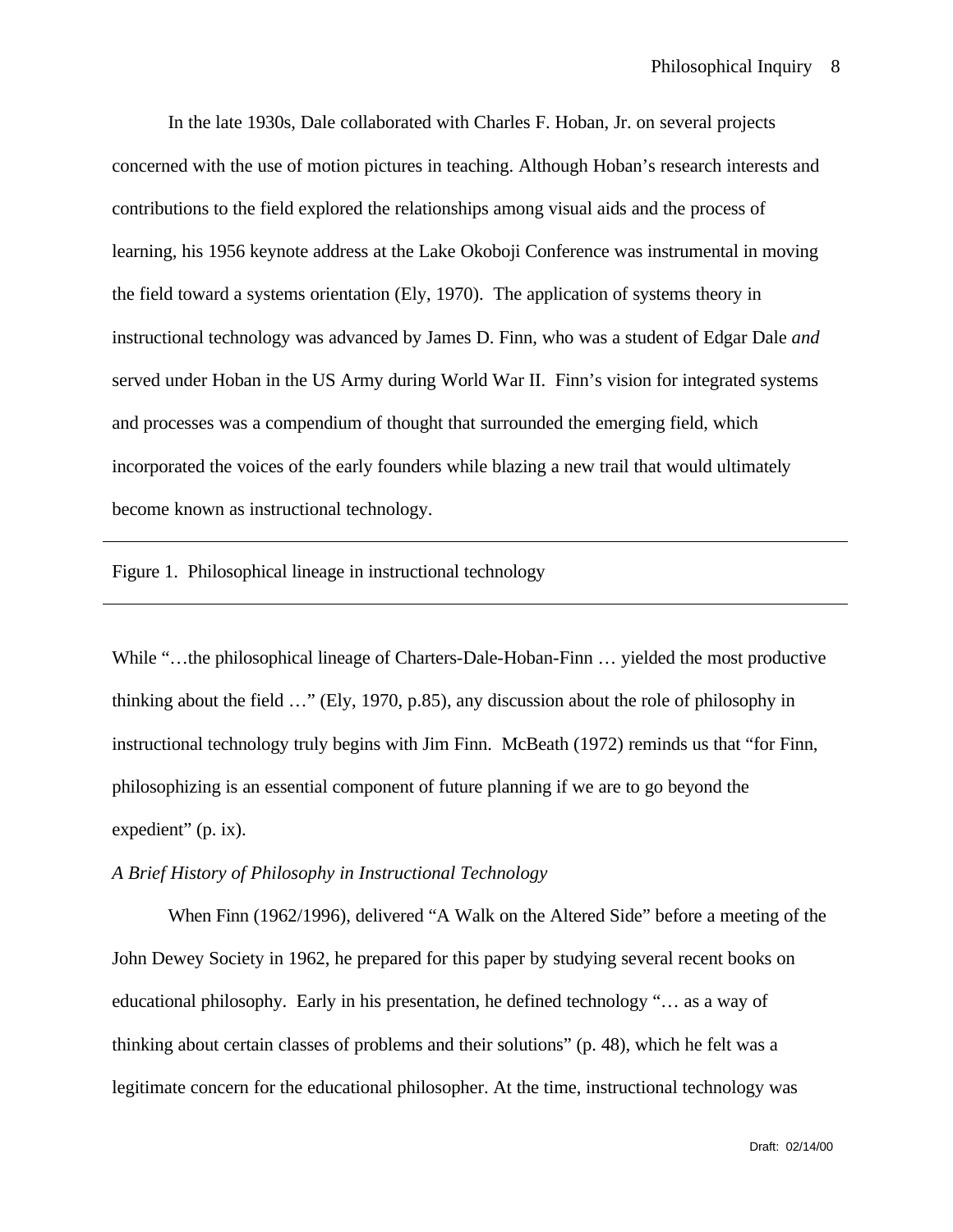misunderstood, and Finn framed his discussion as an indictment of the many educational philosophers who "failed to understand" that technology is a way of thinking (Finn, 1962/1996). For Finn (1962/1996), clarification is one of the jobs of the philosopher, and since the path was not yet clear, he concluded his presentation by proclaiming that "… the vista of educational philosophy is more exciting than ever" (p. 54). With respect to the role of philosophy in instructional technology, Finn's (1962/1996) interpretation of technology as, "… fundamentally, a way of thinking" (p. 53) is both trenchant and meaningful.

Ely's (1970), paper, "Toward a Philosophy of Instructional Technology," appears to be the first exploration of philosophy within the Instructional Technology knowledge base. Ely's notion of 'truth' allows us to interpret philosophy as a subjective "filter" that mediates behavior and decision-making processes. Ely's influence appears evident in the 1972 definition of the field (AECT, 1972), which focused on "the facilitation of human learning." The 1972 definition stated that "the uniqueness of educational technology, and, therefore, its reason for being, lies in the philosophical and practical approach it takes toward fulfilling this purpose" (p. 37). At the time, Dr. Ely was chairman of the Definition and Terminology Committee for the Association for Educational Communications and Technology (AECT); and, a group of experts and more than 100 members of AECT participated in crafting this statement of definition. The very presence of such a strong statement about philosophy, validated by an esteemed group of professionals, underscores the importance of philosophical inquiry in the field.

Keller (1979) claimed that design needs to address more than practical issues and provide for the human spirit. Specifically, Keller referenced Plato's *Republic* and described three parts of the soul, which includes wisdom or reason (associated with the head), honor or spiritedness (associated with our heart) and personal gain (related to appetites). Keller (1979)related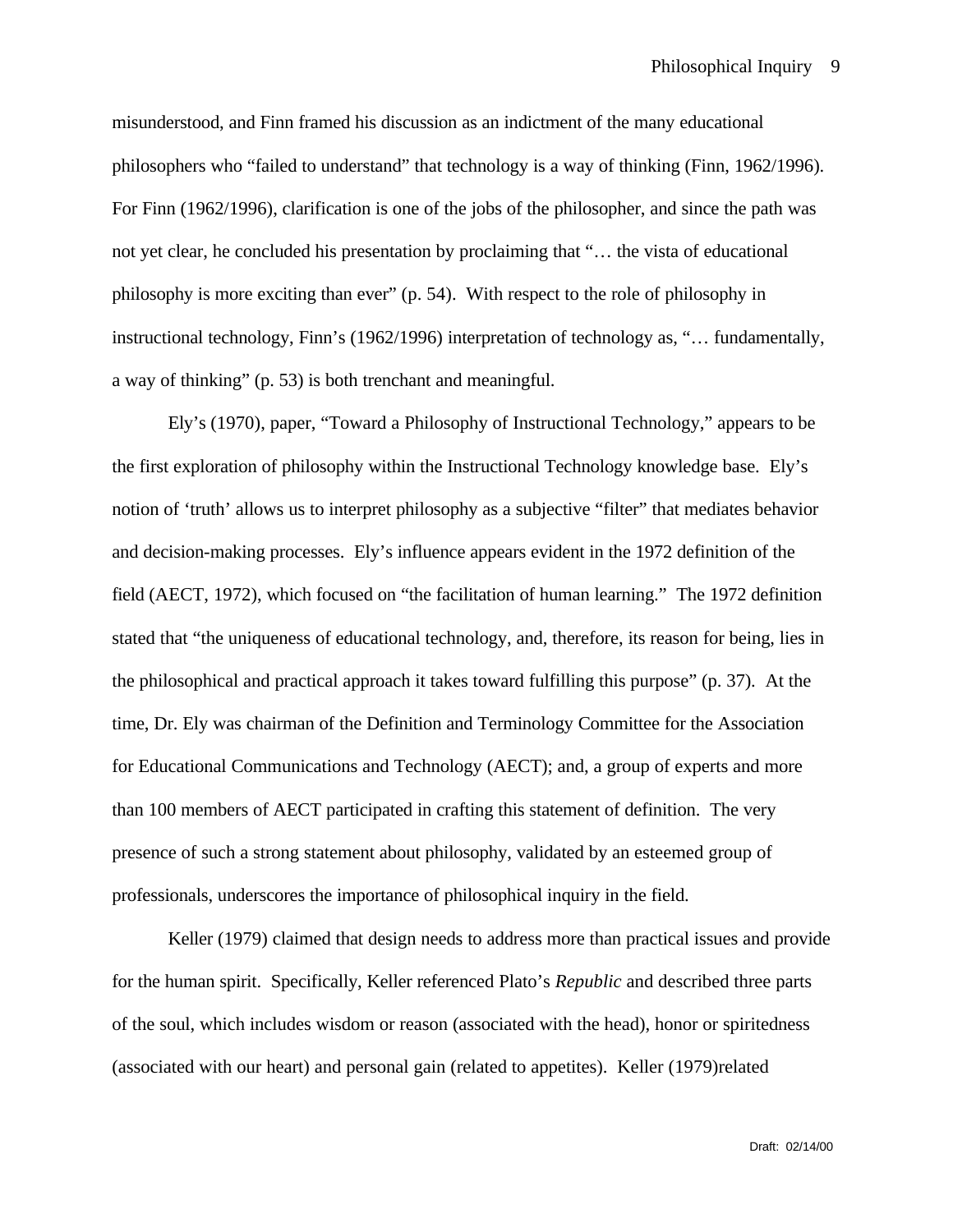behaviorism to controlling individual appetites and cognitivism to reasoning abilities, "but with respect to the heart or spirit of the learner, which represents individual determination and persistance, we lack an adequate, systematic approach" (p. 27). A few years later, Keller (1983) reinforced the idea that motivation is the forgotten heart of instructional design.

In 1982, Thomas Luiz (1982) conducted a philosophical investigation of educational and instructional practices and techniques entitled "A Comparative Study of Humanism and Pragmatism as They Relate to Decision Making in Instructional Development Processes." Luiz (1982) sought to answer the question whether a philosophical inquiry would provide a framework for enabling instructional developers to make better and more consistent decisions. Luiz (1982) posited that

> "Instructional developers need to know the implications of their decisions when advocating one philosophy, rather than another. It is assumed that their personal philosophies, implicit in their actions, act as a screening device through which their individual decisions are filtered" (p. 110).

Luiz (1982) concluded that an instructional developer's philosophical orientation served as a device that filtered instructional development decisions, a perspective that lends support to Ely's notion of philosophy.

In 1983, Koetting (1983) explored the notion of knowledge in instructional technology and developed an epistemological framework for inquiry in our field. Koetting's paper, "Philosophical Foundations of Instructional Technology," (1983) may be one of the first works to directly relate critical theory to the field of instructional technology (Nichols & Allen-Brown, 1996). Based upon the assumption that Instructional Technology is rooted in an empirical view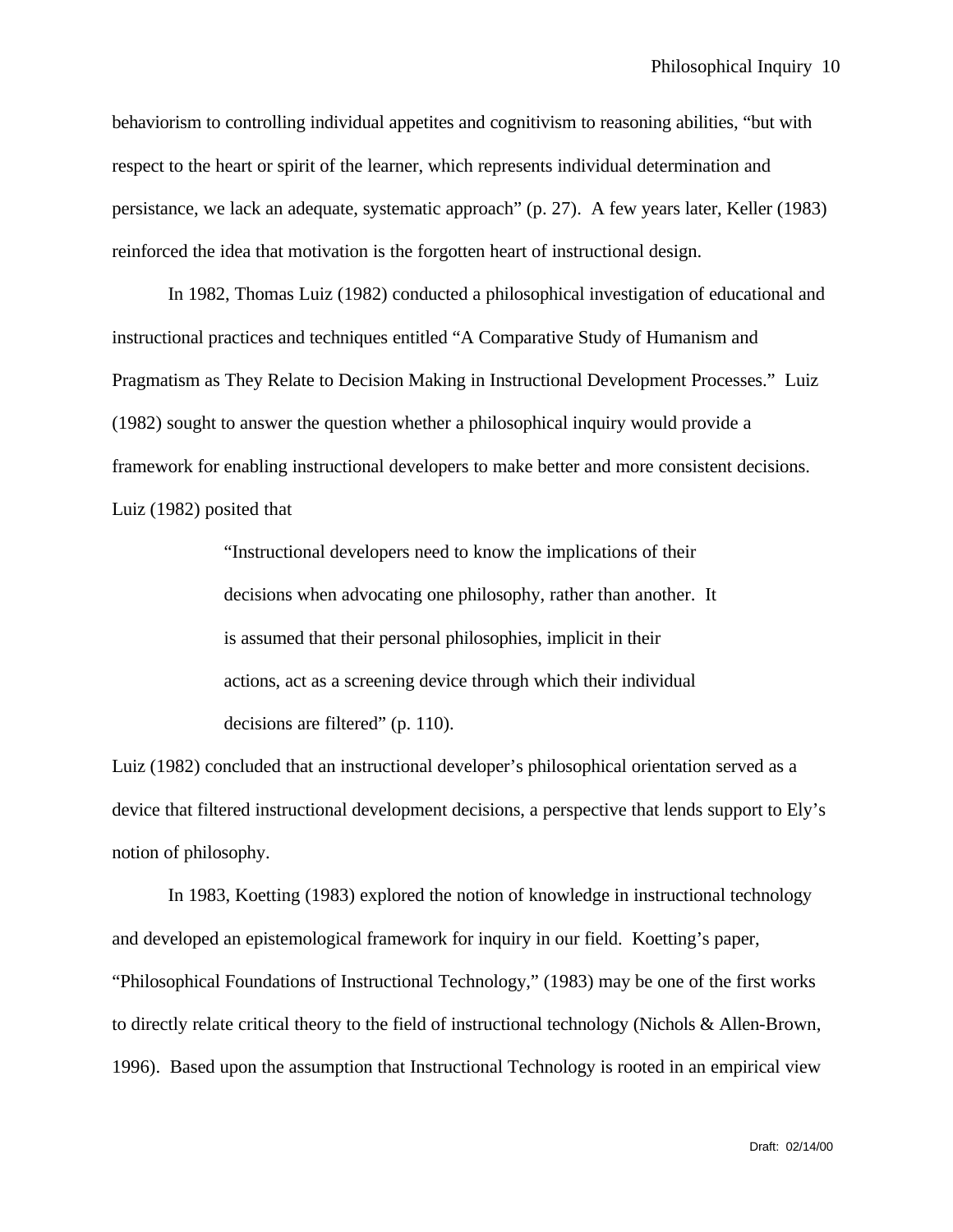of knowledge, Koetting (1983) discussed the implications for future research; and, proposed alternative philosophical and theoretical frameworks for inquiry within the field. Next to Ely's paper in 1970, Koetting's paper was one of the few specific papers that connected philosophy directly to the field of instructional technology.

Despite Luiz's novel contribution to the Instructional Technology theory base, and Koetting's early exploration of critical theory, philosophical inquiry has since remained relatively dormant in the field. By 1991, Koetting and Januszewski (1991) concluded that philosophical debate was relatively absent from the instructional technology literature and suggested that "… there is not much work that looks at differing conceptualizations and frameworks within educational technology" (p. 2). However, the emergence of post-modern and constructivist orientations in instructional technology may be breathing new life into philosophical inquiry within the field. Denis Hylnka (1992), who has published widely on postmodernism, asserts that "any philosophy which can help us to illuminate what we do, how we do it, and why we do it, is worth our time and our effort" (p. 4).

In 1993, Ertmer and Newby presented two opposing positions on the origin of knowledge – empiricism and rationalism – illustrating the philosophical origins of behaviorism, cognitivism and constructivism. Albeit brief, these authors made a clear connection between current learning theories and their historical foundations in philosophy (Ertmer & Newby, 1993).

By 1996, The *Handbook of Research for Educational Communications and Technology*  (Jonassen, 1996), devoted an entire chapter to "Philosophy, Research, and Education" written by Koetting. Like Snelbecker (1974), Koetting (1996) asserted that "…theories are derived from philosophies and ideologies" (p. 1142) and he suggests that one's theoretical stance affects practice, and vice versa (whether one is aware of it or not). Interestingly, Koetting's (1996)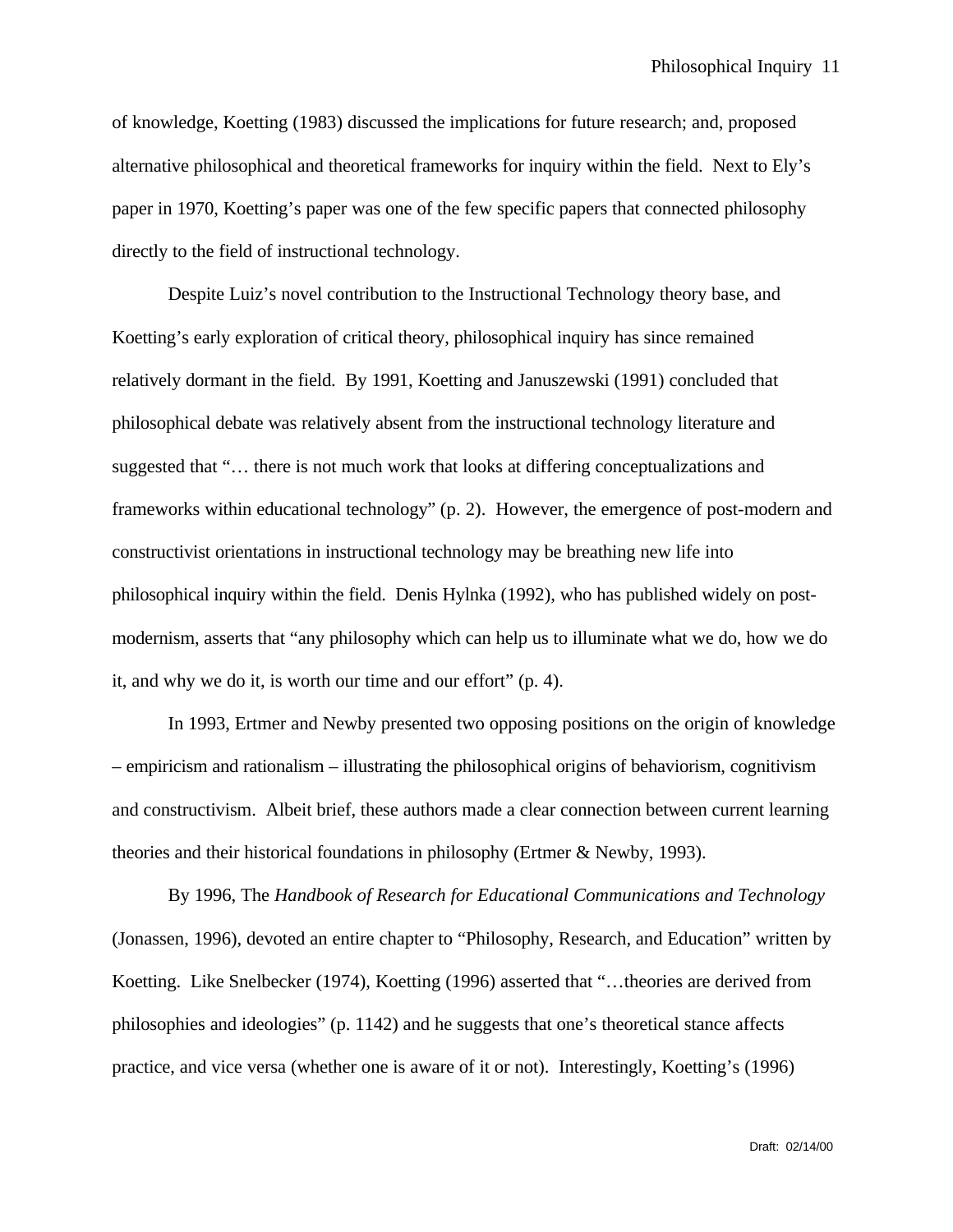more recent perspectives, as reflected in his chapter, are similar to Ely's early concept of philosophy as a "filter" through which decisions are made.

More recently, Richey (1998) addressed the relationship between practitioner values and the perceived relevance of research claiming that "values influence whether the research commands attention and how the research problem is defined" (p. 9). While values may be seen as only one element of philosophy, the implications address similar issues: one's orientation to the world exerts influence over one's theoretical stance.

Finally, philosophy is commanding greater attention in instructional technology textbooks. For example, Smith and Ragan (1999) address three philosophical perspectives of instructional designers. These "basic types" of philosophy include 1) rationalism (constructivism) which posits that reality is made and not found and that reason is the primary source of knowledge, 2) empiricism (objectivism) which postulates that experience is the only source of knowledge and reality is objective, and 3) pragmatism, a "middle ground" between rationalism and empiricism because knowledge is constantly being negotiated based upon changing experiences (Smith & Ragan, 1999). Smith and Ragan's section on philosophy also supports an apparent trend in the literature that acknowledges the personal nature of philosophy as it relates to designer decisionmaking.

Potential Contributions of Philosophical Inquiry to Instructional Technology

Philosophical inquiry – the importance and uses of critical thinking – is ill defined in Instructional Technology. Criticism could be considered as a method of critical thinking which "… links with all other paradigms for inquiry being informed by results from other methods and in turn informing other methods with different theoretical perspectives" (Belland, Duncan, & Deckman, 1991, pp. 151-152). At its finest, criticism in the instructional technology is like art or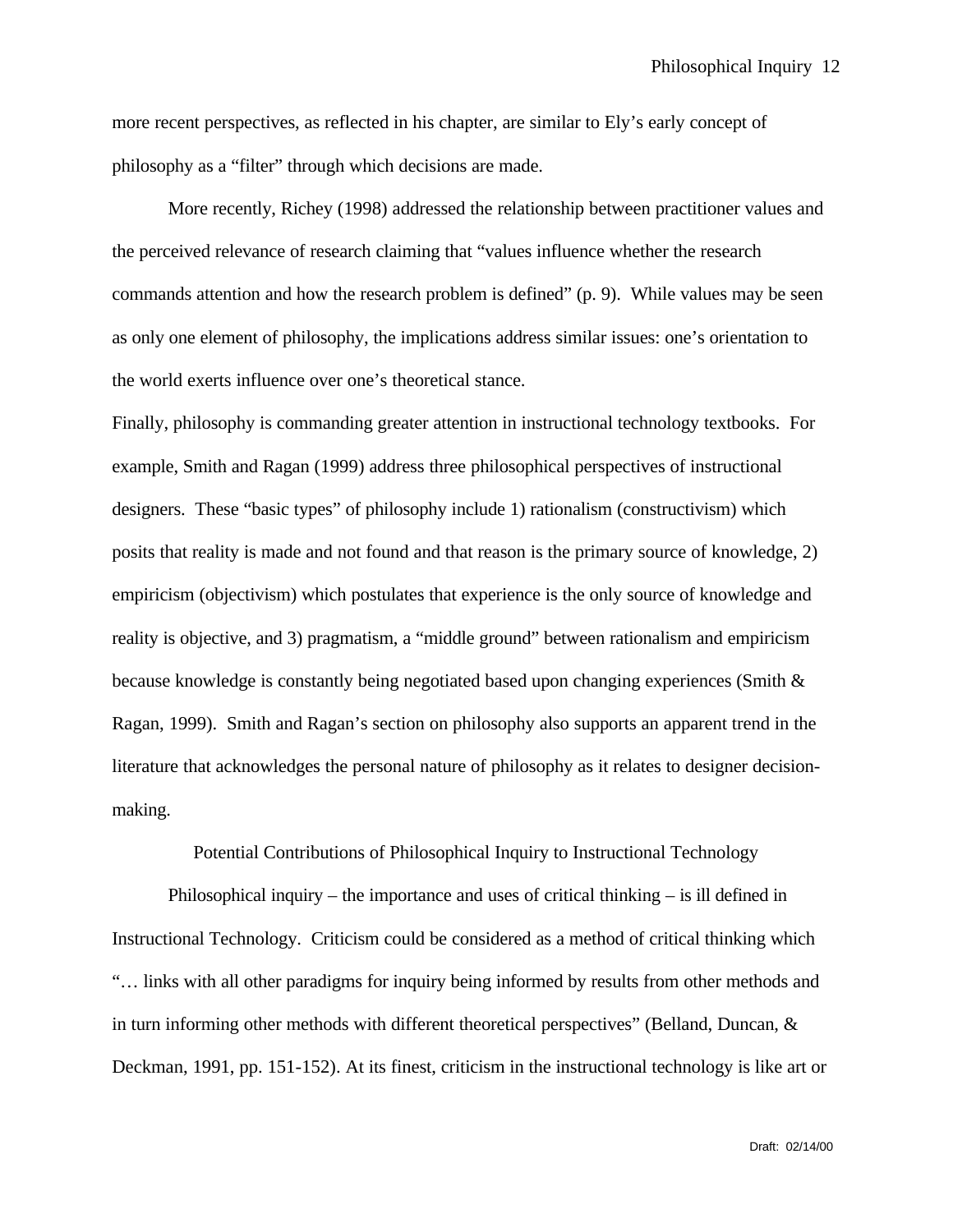literary criticism, sharing observations from unique vantage points. At its worst, criticism can be ugly or unkind; a blatant disregard for common courtesies. The information that follows is offered as a veritable "starting point" or framework for philosophical inquiry in the field. Here, a utilitarian and commonplace usage of philosophy (Ely, 1970) will serve as a guiding principle for discussions about philosophical analysis and four dimensions of philosophical inquiry. *Philosophical Analysis*

For the instructional technologist, analysis is fuel for design activities. Whether analysis is a discrete phase, or fully integrated into design, analysis is generally a reductionistic activity, breaking information down into its basic elements. For example, Job/Task Analysis may explore a job function in terms of general job duties, which breakdown into specific tasks, which breakdown into specific task elements. Similarly, philosophical analysis is the process of taking ideas apart and putting them back together in order to understand how they function (Morris, 1999). Morris (1999) notes that "the analysis of knowledge as properly justified true belief breaks it down into what are called necessary and sufficient conditions, or, to be more exact, into individually necessary and jointly sufficient conditions" (p. 45). Accordingly, in order for knowledge to exist, belief is necessary. Philosophical analysis, therefore, is a process for examining beliefs.

The concept of learning may be used to illustrate the process of philosophical analysis, as it relates to instructional technology. To analyze learning philosophically, one must first break it down into individually necessary and jointly sufficient conditions. The first step is to begin with a definition of learning: "A relatively stable change in knowledge or behavior as a result of experience" (Mayer, 1982). The next step is to identify each component of the definition: knowledge, behavior; experience. According to this definition, there appears to be three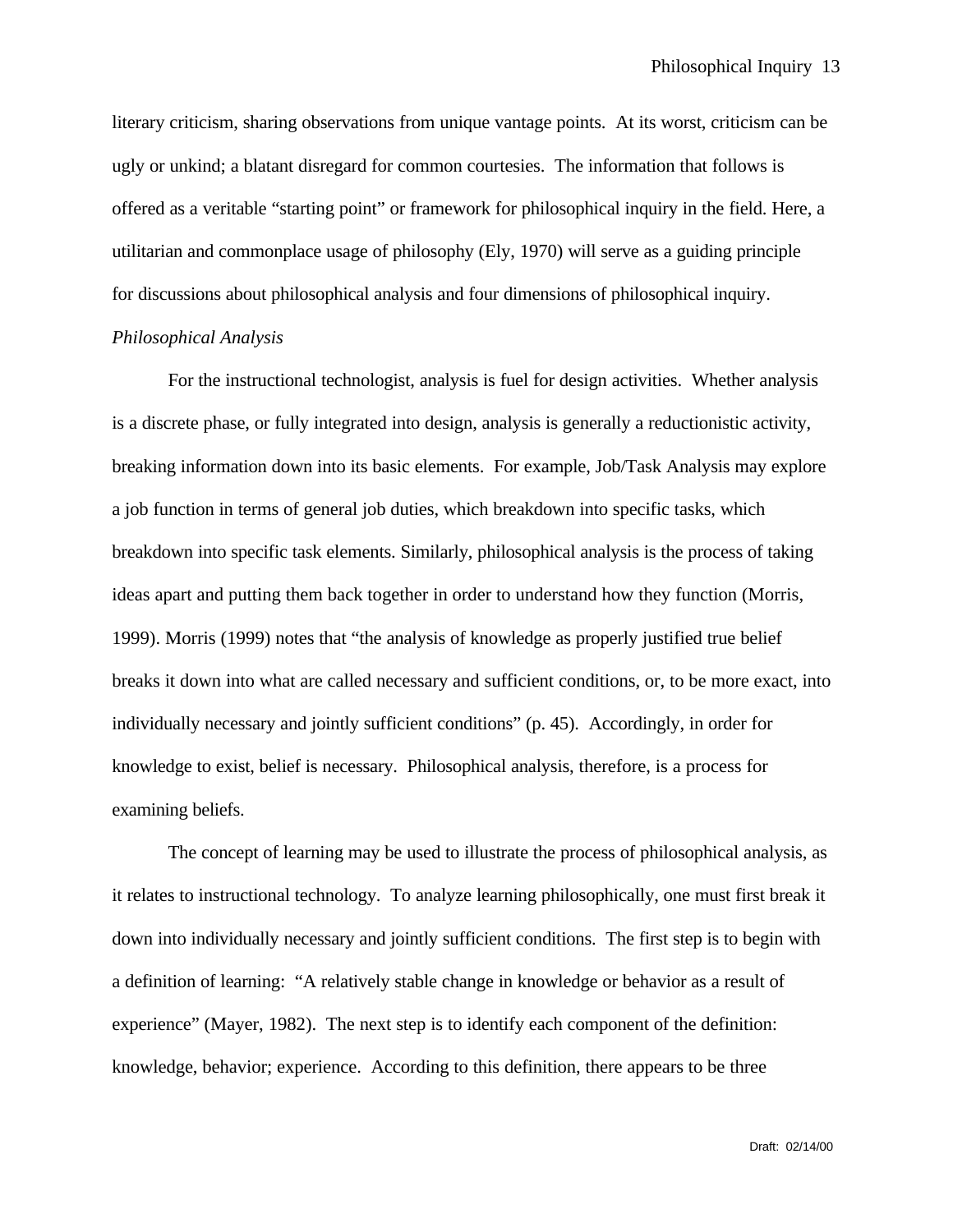conditions and each is necessary for learning to occur. You can't have learning unless there's a stable change in knowledge or behavior *and* it must result from experience. However, these conditions alone aren't sufficient. For example, someone could be teaching manipulative math and the desired outcome would be a demonstration of this capability. If an individual can calculate math problems in his head, then we would have no idea if learning occurred. Therefore, knowledge or behavior must also be *observable,* another condition. But, the person we're observing could be a savant or biologically gifted and his prowess with math may not result from experience, so we still don't have sufficiency. Is it possible that without an observer, not only does the behavior not exist, but neither does the experience? Perhaps one more condition is necessary. Perhaps we need to explore our definitions of knowledge and behavior. The point to be made is that each one of our conditions is necessary, and all of them jointly would be sufficient for learning. This process of philosophical analysis sheds light upon our understanding of important concepts – and beliefs – that are intimately related to instructional technology. Philosophical analysis is one mode of inquiry; yet, the central concern of philosophy – how to think critically – could be framed according to four general areas of inquiry known as "transcendentals" (Morris, 1997).

#### *The Four Transcendentals – A Framework for Philosophical Inquiry*

How frequently do we examine our beliefs? If we're like most people, instructional technologists are too busy living their lives to stop and think about beliefs. But, the impact on instruction and the field could be far-reaching. There are four "transcendentals" or timeless values that span across all manner of objects (Morris, 1997) which provide a foundation for philosophical inquiry in the field of instructional technology. These dimensions of human experience include: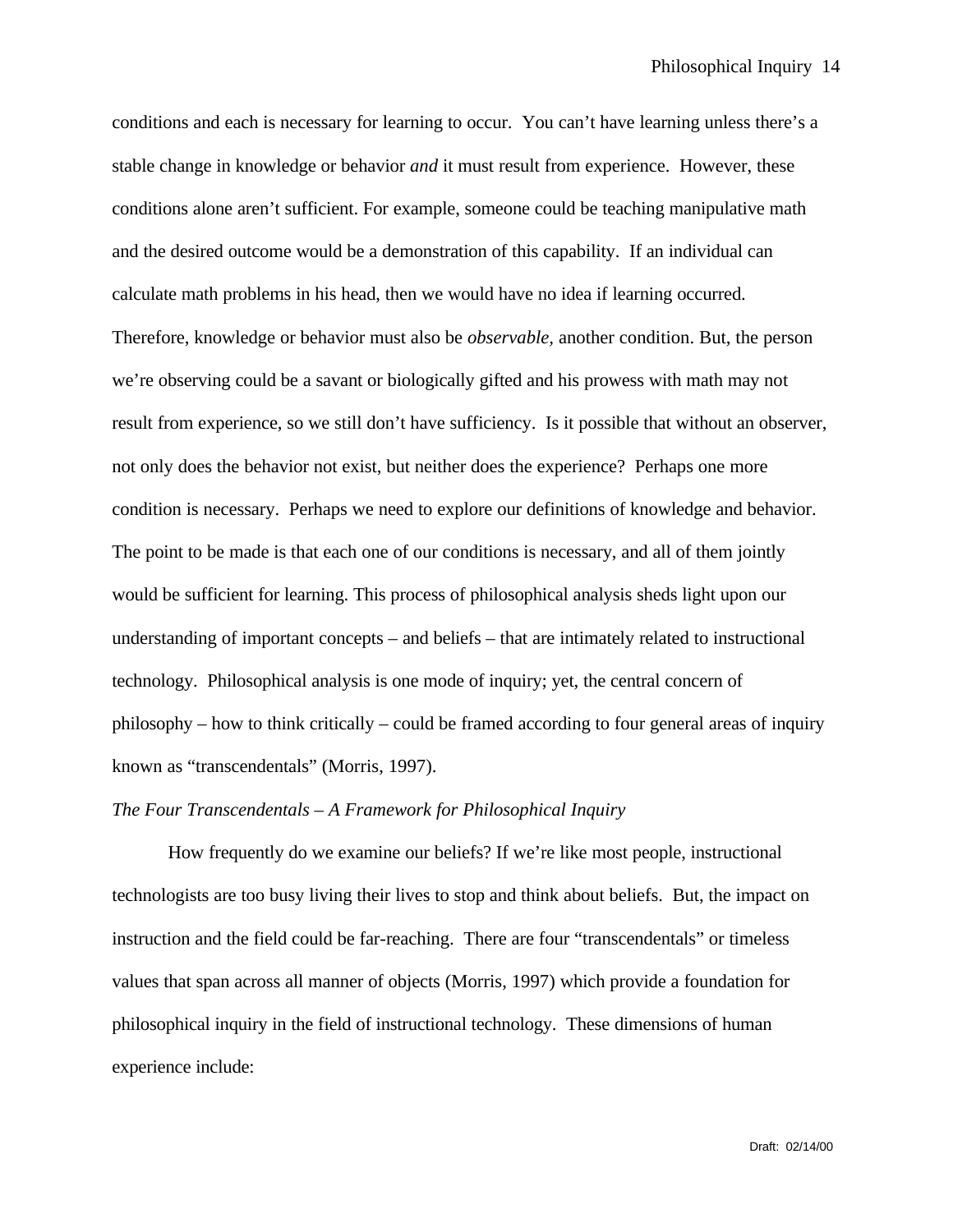- 1. The Intellectual Dimension, which aims at Truth
- 2. The Aesthetic Dimension, which aims at Beauty
- 3. The Moral Dimension, which aims at Goodness
- 4. The Spiritual Dimension, which aims at Unity (Morris, 1997, p.19-20).

The following section will provide a brief overview of each of these values and illustrate their potential relevance to the field of instructional technology.

*1. The intellectual dimension, which aims at truth.* If we accept the notion that human beings think and that all people have a mind, then we must also recognize that all people have an intellectual capacity. The intellectual dimension reflects the pursuit of knowledge. As noted earlier, knowledge can't exist without belief because a person can't know something without first believing in it. Since false beliefs also exist in our world (e.g., I can believe that the sky is falling), the intellectual dimension, which aims at truth, serves as a guide to reality by clarifying the way things are. The concept of truth, as it relates to instructional technology, is a contemporary issue in the field because it has become a point of departure among the more recent theories of learning. Instruction that is based upon behavioral or cognitive theories of learning assumes that truth is objective. In other words, the purpose of instruction is to achieve defined learning objectives or to acquire defined areas of content. Constructivism, which may be defined as either a general theory of cognition (Wilson, 1997) or a philosophical orientation (Lebow, 1995) is centered on the assumption that truth and reality are subjective. Constructivists define learning as an active process of constructing knowledge rather than acquiring it (Duffy & Cunningham, 1996). Understanding one's own beliefs about truth can help the instructional technologist manage decisions during the instructional design process, as well as prevent or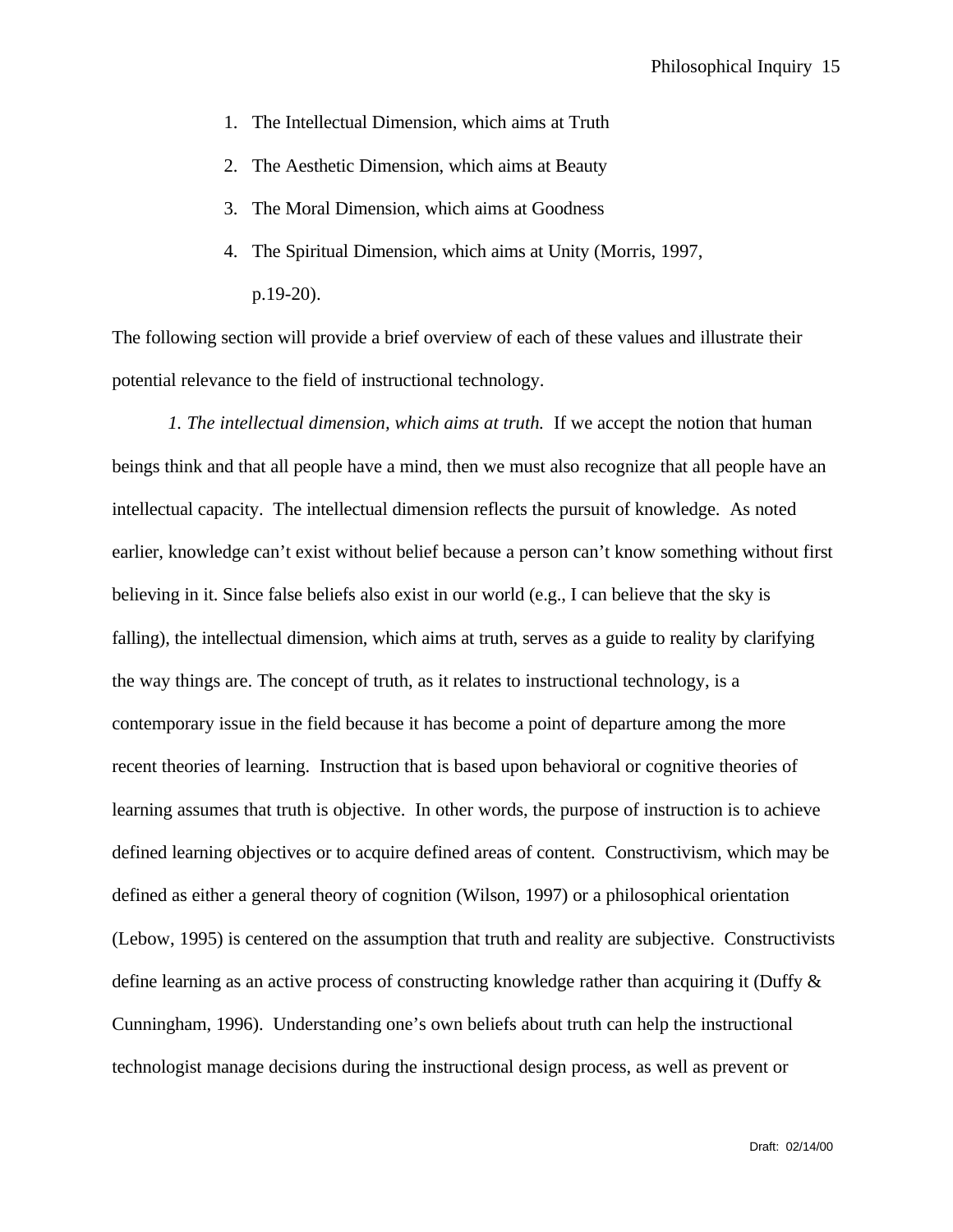resolve problems along the way. In this way, philosophical inquiry could guide the instructional technologist toward action that is aligned with her worldview or call attention to any inconsistencies.

*2. The aesthetic dimension, which aims at beauty.* The aesthetic dimension of human experience, which seeks beauty, encompasses all forms of delight (Morris, 1999). Before discussing the aesthetic dimension in relation to instructional technology, it may be helpful to pause for a moment think about how you feel when you encounter something beautiful. Whether it's a work of art, a mountain top or a child's face, beauty liberates, refreshes, restores and inspires (Morris, 1997). In this regard, beauty can be something experienced or felt by the learner; or it may simply be finding an elegant solution to an instructional problem. If "… art, craft, and science all have a role to play in the strategies and tactics of instructional development" (Davies, 1981/1991, p. 96), then

the truly creative scientist needs something of the artist's divergent thought to see new possibilities while for his part the artist needs to be able to apply the singleminded perseverance of the scientist to develop his ideas. What makes design such a challenging task psychologically is the very even balance of these two sets of mental skills that are needed to produce creative work (Lawson as cited in Rowland, 1993, p. 86).

Philosophical inquiry in the aesthetic dimension would most likely explore the nature of design. Like the architect, the instructional designer can build instruction that serves a purpose while the true artist will find ways to brighten the human experience.

*3. The moral dimension, which aims at goodness.* Just as truth and beauty enhance life, goodness enriches human experience. Overstreet (as cited in Morris, 1997) provides insight into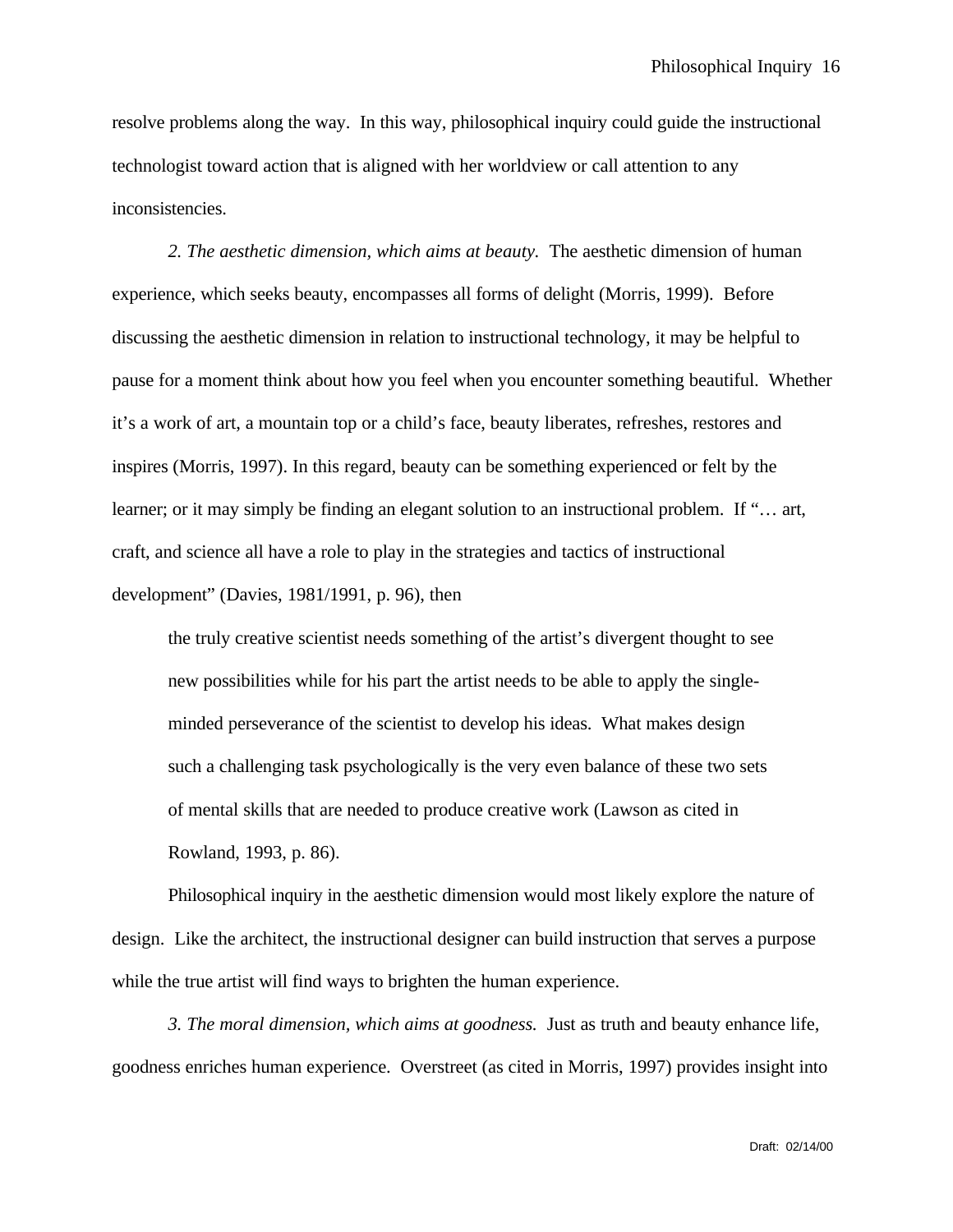the way in which these three transcendentals seem to be connected: "Goodness is a special kind of truth and beauty. It is truth and beauty in human behavior" (p. 116). When people "do the right thing," inner strength and interpersonal strength is nurtured and developed. For the instructional technologist, the question is what is the right thing to do?

Although some people believe that morality is concerned with private values and ethics deals with public conduct, the terms "ethics" and "morality" can be used synonymously because they both reflect the same fundamental values (Morris, 1997). Ethical conduct is a contemporary issue in the field that has been addressed by the International Board of Standards for Training, Performance and Instruction (ibstpi, 1999). The IBSTPI Credo for Performance Technologists and Instructional Designers addresses the notion of both personal/professional development and social responsibility. The statements that comprise this credo reflect a consensus from Delphi Respondents about "doing the right thing" in our field.

Philosophical inquiry about designer decision making offers another way to explore the moral dimension. In a milieu where instructional technologists are continually challenged to be better, faster and cheaper (Tessmer & Wedman, 1990), questions about the nature of ethical decision making become paramount. At the most basic level, philosophical inquiry would explore whether or not our decisions are compatible with our belief systems. This approach would require awareness of one's own beliefs, as well as an understanding of what the client or sponsor believes and values. One clear implication for the instructional technologist is that it may be necessary to work with clients or sponsors to identify or discover their beliefs.

As Luiz (1982) noted, designers interpret instructional problems through the beliefs and values that comprise their personal philosophy; yet, in most situations, a range of choices often exists. Therefore, the first decision one makes would be a judgement about which feasible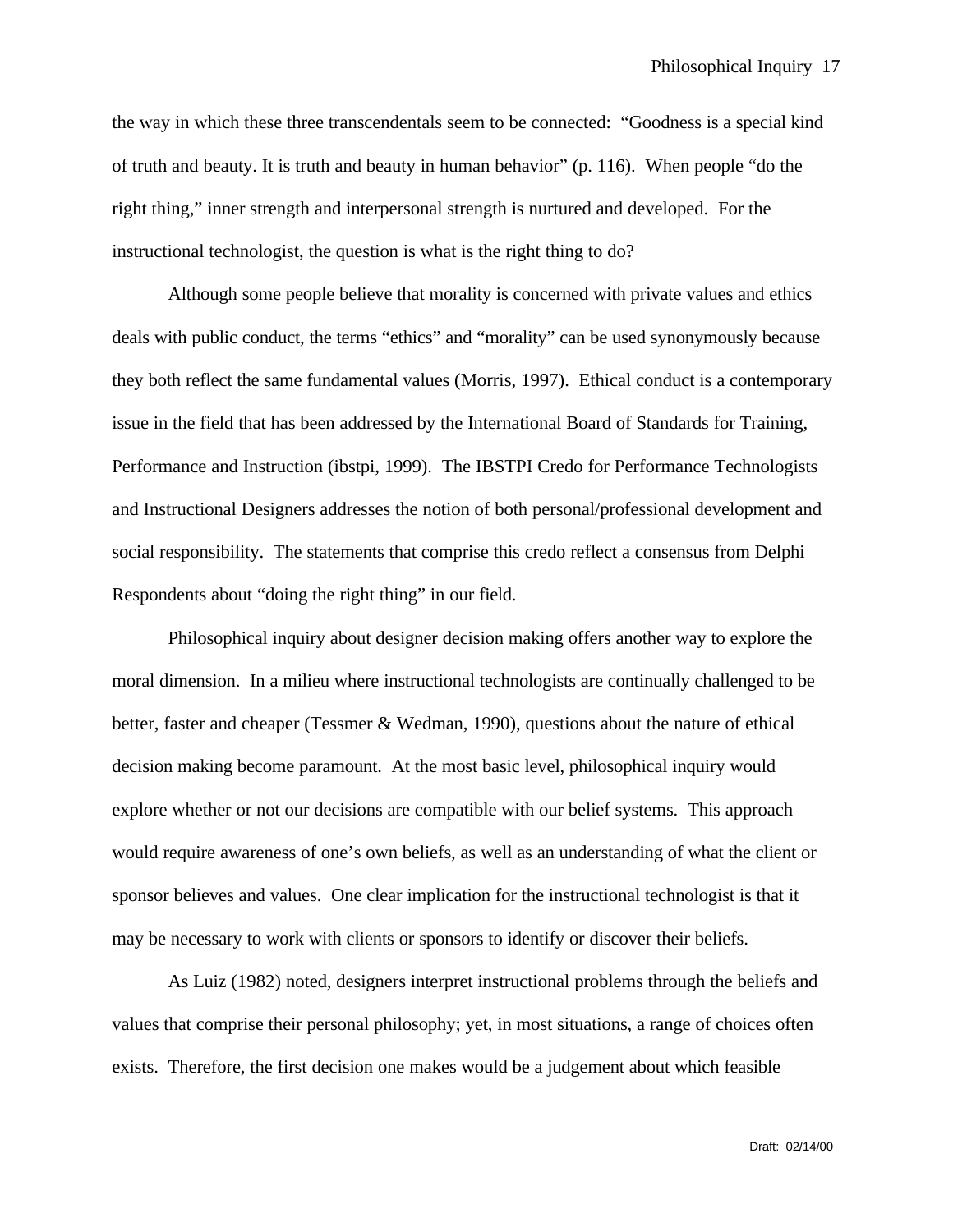options to select, followed by a decision to act on one of the choices (Morris, 1997). The path to ethical decision making – in general – is often defined by "rules for living" which, for the instructional technologist, could be found in a professional credo, a procedural model, personal philosophy or any combination thereof. Along the way to ethical decision making, instructional technologists can stop and ask oneself if his/her decisions are aligned with one's beliefs.

Another mode of philosophical inquiry in the moral dimension, could be a "moral audit" of instructional decisions that have been made that were later regretted. Here, the instructional technologist could explore any consistent themes and/or consequences that resulted from decisions that were morally or ethically wrong (decisions that were incongruous with personal beliefs). The ultimate benefits of this activity would be wisdom and virtue, a perspective on building inner and interpersonal strength, and most importantly, insight into the impact of our actions on the learner.

*4. The spiritual dimension, which aims at unity.* One facet of the spiritual dimension of human experience is concerned with going beyond the surface and exploring a deeper view of the world. The notion of depth, as it relates to the spiritual dimension, is really about transcending surface realities and looking beyond what meets the eye. For the instructional technologist, the spiritual dimension involves looking for hidden details and revealing layers of meaning; looking beyond the observable. The challenge is to view instruction like one would experience sculpture or art, seeing new details from every new vantage point.

Spirituality in our field would be concerned with more than just solving instructional problems, or conducting valid and reliable research, which are at the surface; for the instructional technologist, spirituality is all about learning and reflection. It's about deep learning that results in irreversible change (Senge, Kleiner, Roberts, Ross, & Smith, 1994), reflecting on the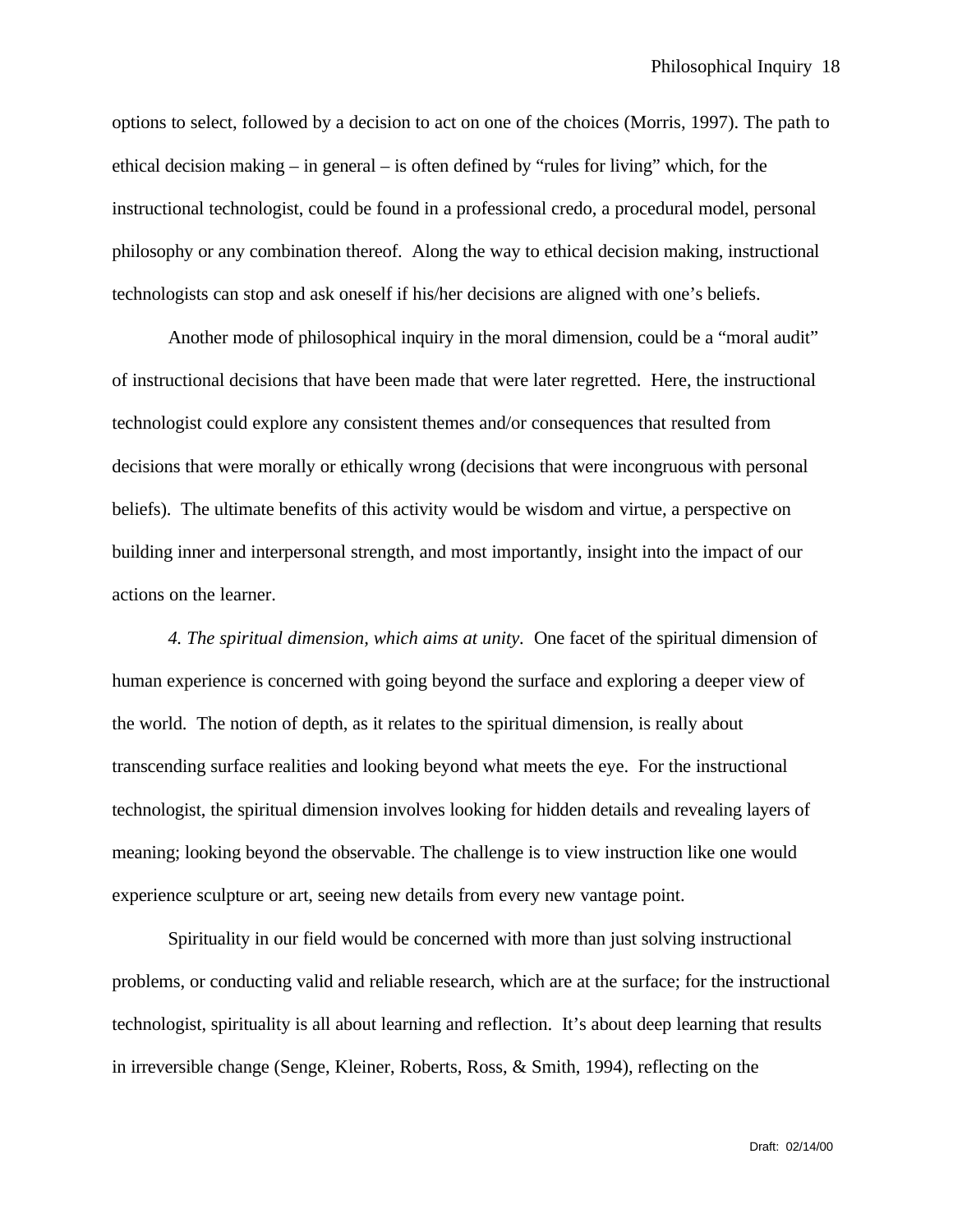experience, as well as the capacity to share the depth of one's perspective with others. A good illustration of this concept is self-reflexive research which "… involves professional selfcritique, in which the researchers own up to their values and how they are present in their work as interested people" (Anderson & Damarin, 1996, p. 273).

Another facet of the spiritual dimension deals with connectedness, which seeks unity: … connectedness, or intimate integration, between our thoughts and our actions, between our beliefs and emotions, between ourselves and others, between human beings and the rest of nature, between all of nature and nature's source. Unlimited connectedness. Ultimate unity. (Morris, 1997, p. 179)

Issues of integration in the field have been addressed by Seels (1995) who expressed "… a need to expand ID [instructional design] fundamentals and to resolve many issues by integrating theories and integrating theory and practice" (p. 247). Interestingly, the importance of connecting and integrating the arts and sciences appears to be a high priority (Seels, 1995); and, the very stuff of which philosophical inquiry is made. Finn (1953/1996) once remarked that clarification was one of the jobs of the philosopher. The issues of integration in the field could be among the greatest challenges for contemporary thinkers in instructional technology today.

Another way to understand connectedness might be to explore relationships among designer, instructor, delivery system, learner and the environment. Here, the role of context in learning and instructional design (Tessmer & Richey, 1997) provides a newer path of inquiry into the spiritual dimension. Context is all about depth and connection. While this discussion about the spiritual dimension may appear to be more academic than practical, Tessmer and Richey (1997) offer the instructional technologist a variety of tools and techniques for dealing with issues of depth and connectedness in instructional design. For the philosopher, it is also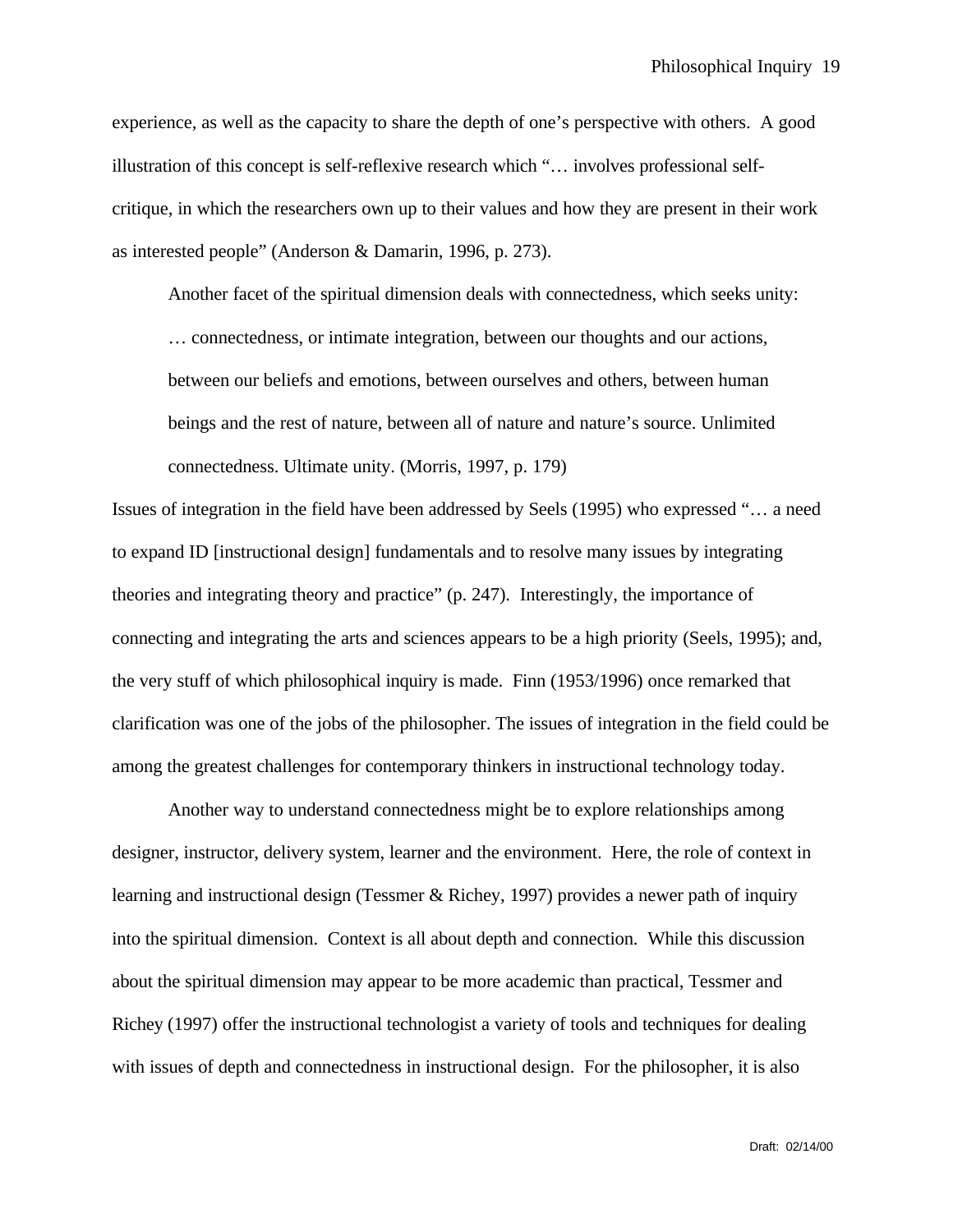important to ask questions about *why* the tools and techniques of contextual analysis are important. While the familiar portal of systems theory helps explain complexity and the overall importance of connectedness in instruction (and our world), it often falls short of explaining matters of the spirit. Here, philosophical inquiry can uncover deeper layers of meaning.

While there doesn't appear to be much discussion about "freeing the spirit" in instructional technology, Keller's (1983) claim that motivation is the forgotten heart of instructional design suggests that design needs to address more than practical issues and provide for the human spirit (Keller, 1979). This section on the spiritual dimension will conclude by posing questions about four spiritual needs (Morris, 1999) that have implications for instructional technologists: (1) How can we help the learner feel special, distinctive and unique? If we all have a need to feel important, how can instruction facilitate this basic spiritual need? (2) How can we help the learner feel connected to something important? If people yearn for a feeling of belonging, then how can we build a sense of spirit into instruction? (3) How can we help the learner feel like he/she is making a difference? If people have spiritual needs about feeling useful, then how can we facilitate experiences that are fulfilling and meaningful? (4) How can we help the learner develop a deep understanding and passion for what's important? If people have a deep spiritual need to understand how their efforts fit into the "big picture," then how can we help people see that instruction is surrounded by a multiple of factors?

These questions address four spiritual needs that could potentially be nurtured by the instructional technologist: Uniqueness, Union, Usefulness and Understanding (Morris, 1999). At the very least, they provide more fodder for philosophical inquiry in the spiritual dimension.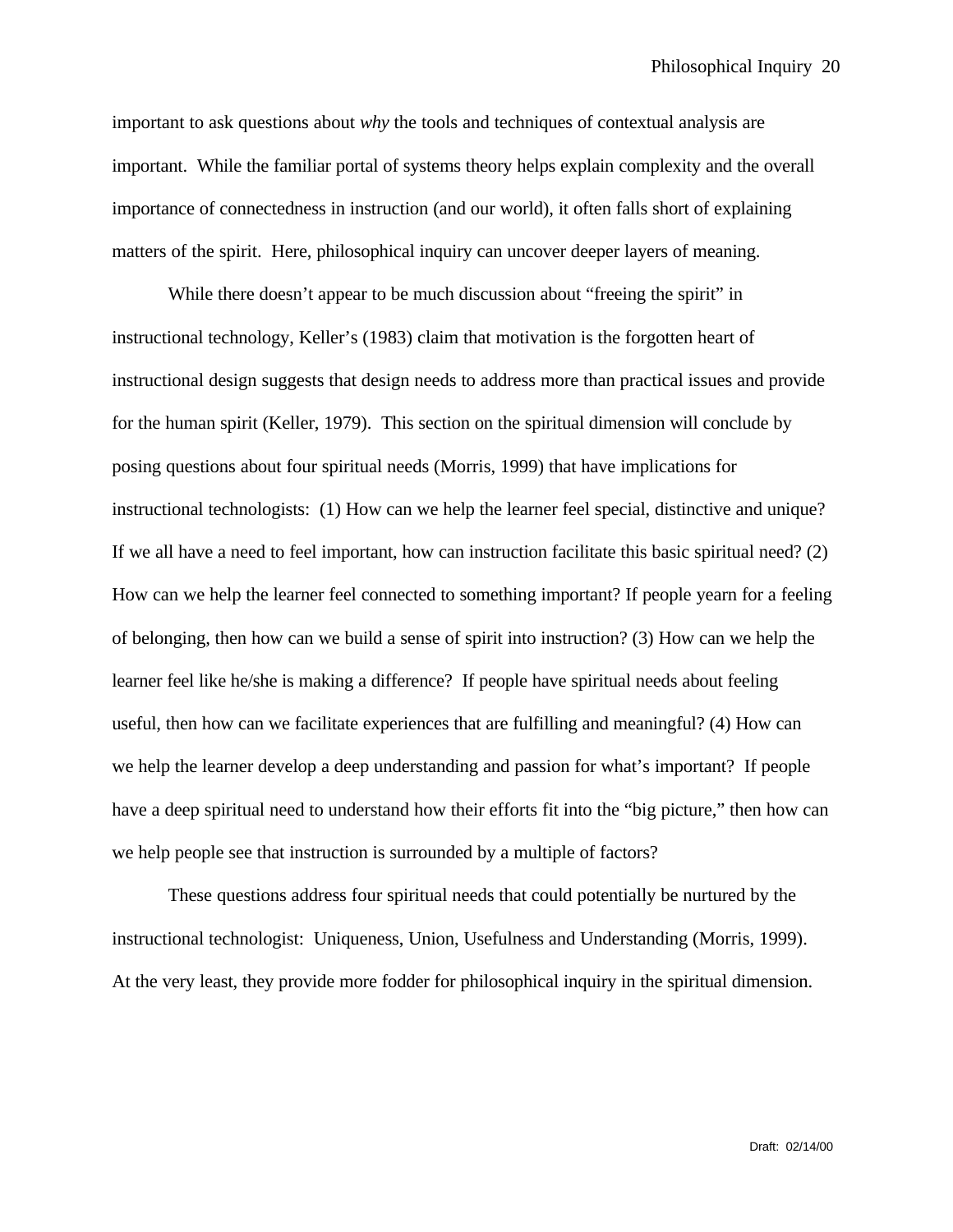### **Conclusion**

Philosophy, as method of inquiry, appears to be making a comeback (Anderson, 1995). The philosophical counseling movement, which combines the wisdom of the world's greatest thinkers with practice is growing (Marinoff, 1999), the search for spirit in the workplace (Lee  $\&$ Zemke, 1993) and the notion of "corporate soul" (Morris, 1997) illustrate a new era in which we find ourselves living, "... a time of rethinking and rebuilding in which beliefs about belief are shaken as never before, a time in which issues once left to the philosophers – such as the nature of truth – become matters of vital everyday importance to ordinary people" (Anderson, 1995, p. 3). And, in our field, "… which draws knowledge and practice from a wide range of arts and sciences, educational technology should be able to use a variety of ways of investigating and knowing in order to guide inquiry and practice" (Belland et al., 1991, p. 151.). Thus, philosophy is a valid method of inquiry in instructional technology (Koetting, 1996).

Although often mistaken as an "ivory tower" academic discipline, philosophy can provide guidance for the instructional designer and potentially improve decision quality and speed. People have beliefs; values, which are beliefs of relative importance; and, philosophies that are composite statements, which guide and direct their behavior. For this reason alone, philosophy is a valid mode of inquiry in our field. However, theory is derived from philosophy (Koetting, 1996; Smith & Ragan, 1999; Snelbecker, 1974); therefore, philosophical inquiry offers deeper insight into the theoretical foundations of our field. And, our field advances through interactions between theory and practice, and philosophical inquiry builds fundamental skills that are valued in our field.

At a deeper level, the voices of our founders can help us develop an appreciation for philosophy in instructional technology because it is their wisdom that set the course for the field

Draft: 02/14/00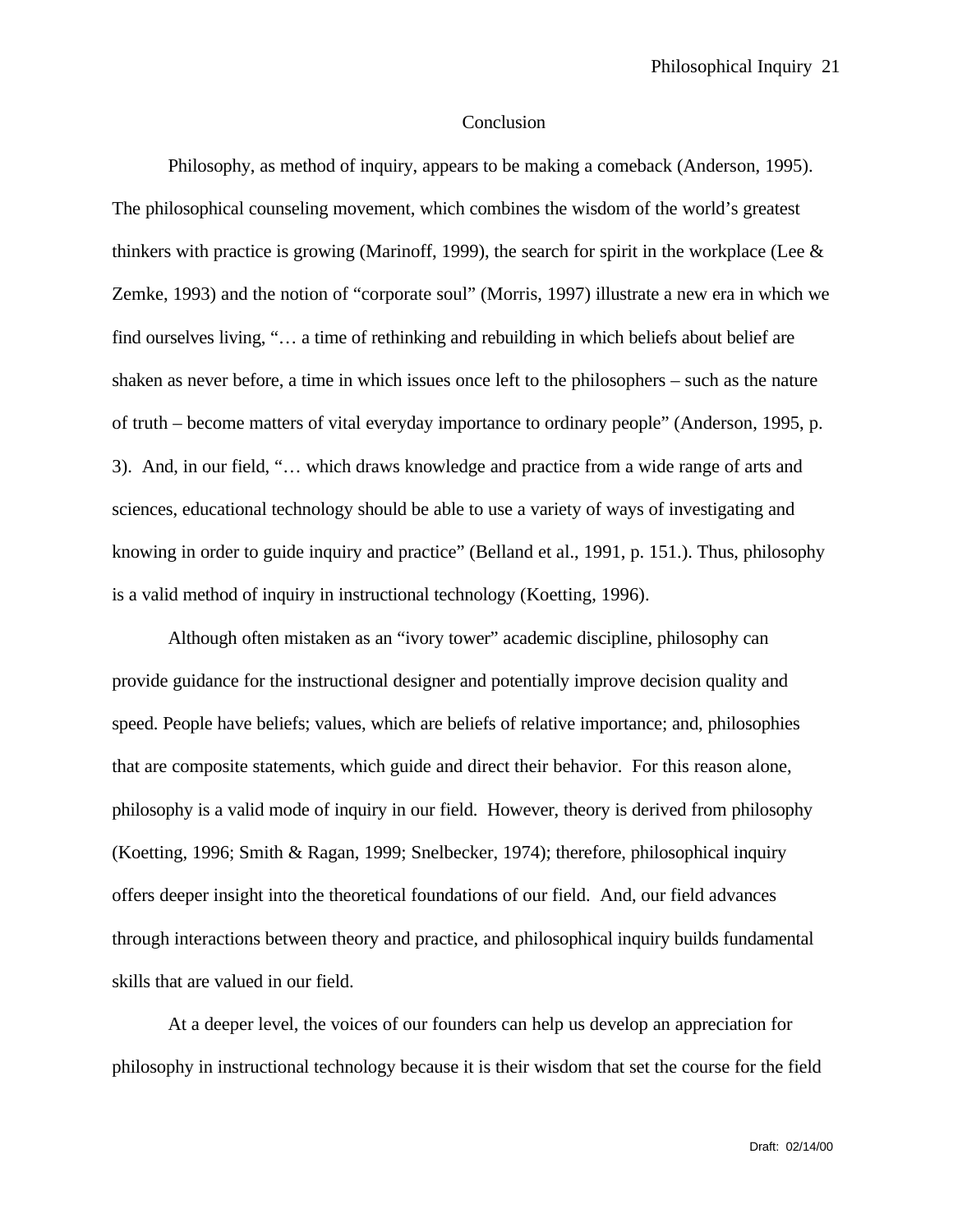as we know it today. Their vision appears timeless. It only makes sense that "…the philosophical lineage of Charters-Dale-Hoban-Finn … yielded the most productive thinking about the field …" (Ely, 1970, p.85). One could simply look at the philosophical lineage of Socrates – Plato – Aristotle to recognize the tremendous impact of teacher-student relationships. Ely (personal communication), who has served as a veritable conscience for the field, was greatly influenced by Dale and Finn; and, Seels, whose concerns about the field include definition (Seels & Richey, 1994), theory development (Seels, 1997) and issues of integration (Seels, 1995), was Edgar Dale's last doctoral student. Wisdom, practical insight for living, is timeless.

Philosophy is linked to all modes of inquiry by virtue of its fundamental and timeless question, "why?" Through progressive layers of questions and thorough examination, philosophical inquiry produces wisdom. Wisdom is worthy of pursuit, not only because it helps us live good lives, (Morris, 1999), but it also helps us become better researchers and designers. Posing questions is the major task of philosophy, which is the basis for research and the foundation upon which our field is built (Koetting, 1996). Simply put, "without good questions, there is no inquiry" (Koetting, 1996, p. 1144).

The role of philosophy in the field of Instructional Technology has not been explicated. Exploratory studies that investigate philosophical assumptions about the theory and practice of Instructional Technology are rare. Given the variety of philosophical orientations that currently exist in the field today, this paper may provide insight into understanding that various ways in which philosophy shapes instructional design practice.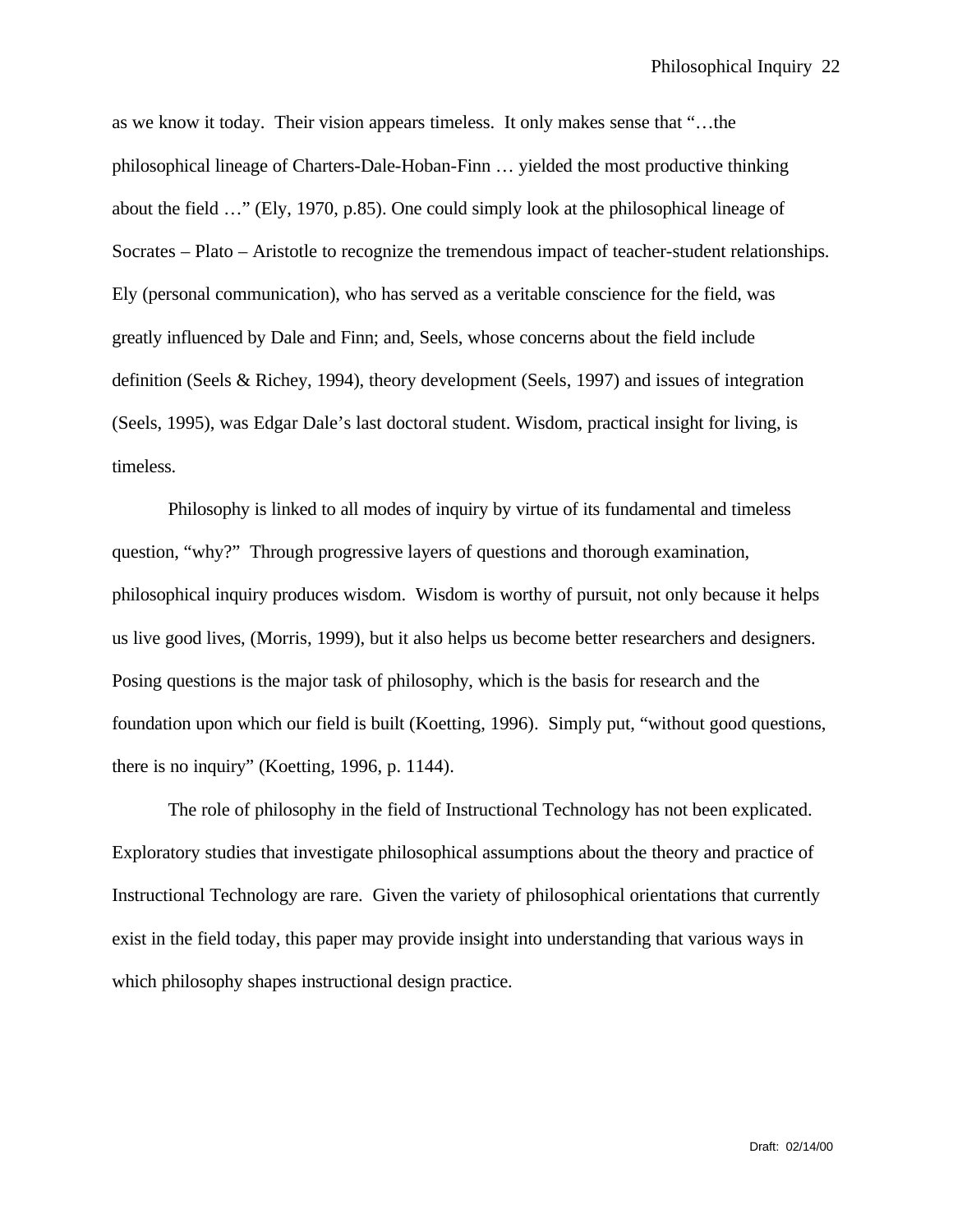### References

Anderson, J. H., & Damarin, S. K. (1996). Poststructural feminism and research in educational communications and technology. In D. H. Jonassen (Ed.), *Handbook of research for educational communications and technology* (pp. 269-275). New York: Simon & Schuster Macmillan.

Anderson, W. T. (1995). Introduction: What's going on here? In W. T. Anderson (Ed.), *The truth about the truth: De-confusing and re-constructing the postmodern world* . New York: G.P. Putnam's Sons.

Belland, J. C., Duncan, J. K., & Deckman, M. (1991). Criticism as methodology for research in educational technology. In D. Hlynka & J. C. Belland (Eds.), *Paradigms regained: The uses of illuminative, semiotic and post-modern criticism as modes of inquiry in educational technology* (pp. 151-164). Englewood Cliffs, NJ: Educational Technology Publications, Inc.

Dale, E. (1946/1996). The 'cone of experience'. In D. P. Ely & T. Plomp (Eds.), *Classic writings on instructional technology* . Englewood, CO: Libraries Unlimited, Inc. (reprinted from *Audio-visual methods in teaching,* 1st ed., 37-51. New York: Dryden Press).

Davies, I. K. (1981/1991). Instructional development as an art: One of the three faces of ID. In D. Hlynka & J. C. Belland (Eds.), *Paradigms regained: The uses of illuminative, semiotic and post-modern criticism as modes of inquiry in educational technology* . Englewood Cliffs, NJ: Educational Technology Publications, Inc. (Reprinted from *Performance and Instruction,*  July 1981).

Duffy, T. M., & Cunningham, D. J. (1996). Constructivism: Implications for the design and delivery of instruction. In D. H. Jonassen (Ed.), *Handbook of research for educational communications and technology* (pp. 170-198). New York: Simon & Schuster Macmillan.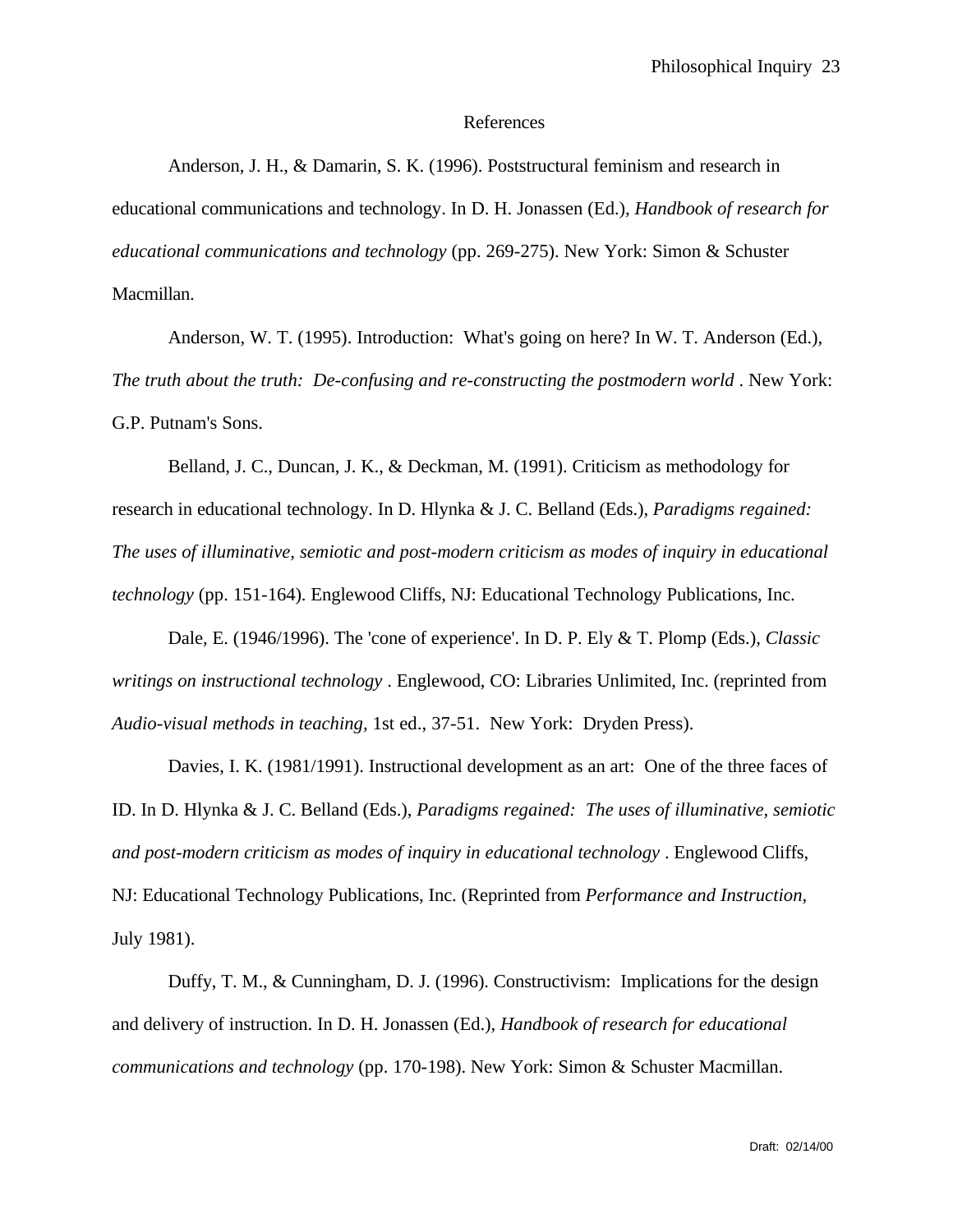Ely, D. P. (1970). Toward a philosophy of instructional technology. *Journal of Educational Technology, 1*, 81-94.

Ertmer, P. A., & Newby, T. J. (1993). Behaviorism, cognitivism, constructivism: Comparing critical features from an instructional design perspective. *Performance Improvement Quarterly, 6*(4), 50-72.

Finn, J. D. (1953/1996). Professionalizing the audio-visual field. In D. P. Ely & T. Plomp (Eds.), *Classic writings on instructional technology* (pp. 231-241). Englewood, Colorado: Libraries Unlimited, Inc. (Reprinted from *Audio-visual communications review* 1(1):6-18 with permission of Association for Educational Communications and Technology).

Finn, J. D. (1962/1996). A walk on the altered side. In D. P. Ely  $&$  T. Plomp (Eds.), *Classic writings on instructional technology* (pp. 47-55). Englewood, Colorado: Libraries Unlimited, Inc. (Reprinted with permission from *Phi delta kappan* 44(1):29-34).

Hlynka, D. (1992). *Towards a philosophy of educational technology* (Draft notes on philosophy presented to the AECT Definitions Committee ). Winnipeg, Canada: University of Manitoba.

Hoban, C. F., Hoban, F. H., & Zisman, S. B. (1937). *Visualizing the curriculum*. New York: The Cordon Company.

ibstpi. (1999, May 5, 1999). *The ibstpi 1998 instructional design competencies*. Available: http://www.ibstpi.org/inststandards.html [2000, January 18, 2000].

Jonassen, D. H. (Ed.). (1996). *Handbook of research for educational communications and technology*. New York: Simon & Schuster Macmillan.

Keller, J. M. (1979). Motivation and instructional design: A theoretical perspective. *Journal of Instructional Development, 2*(4), 26-34.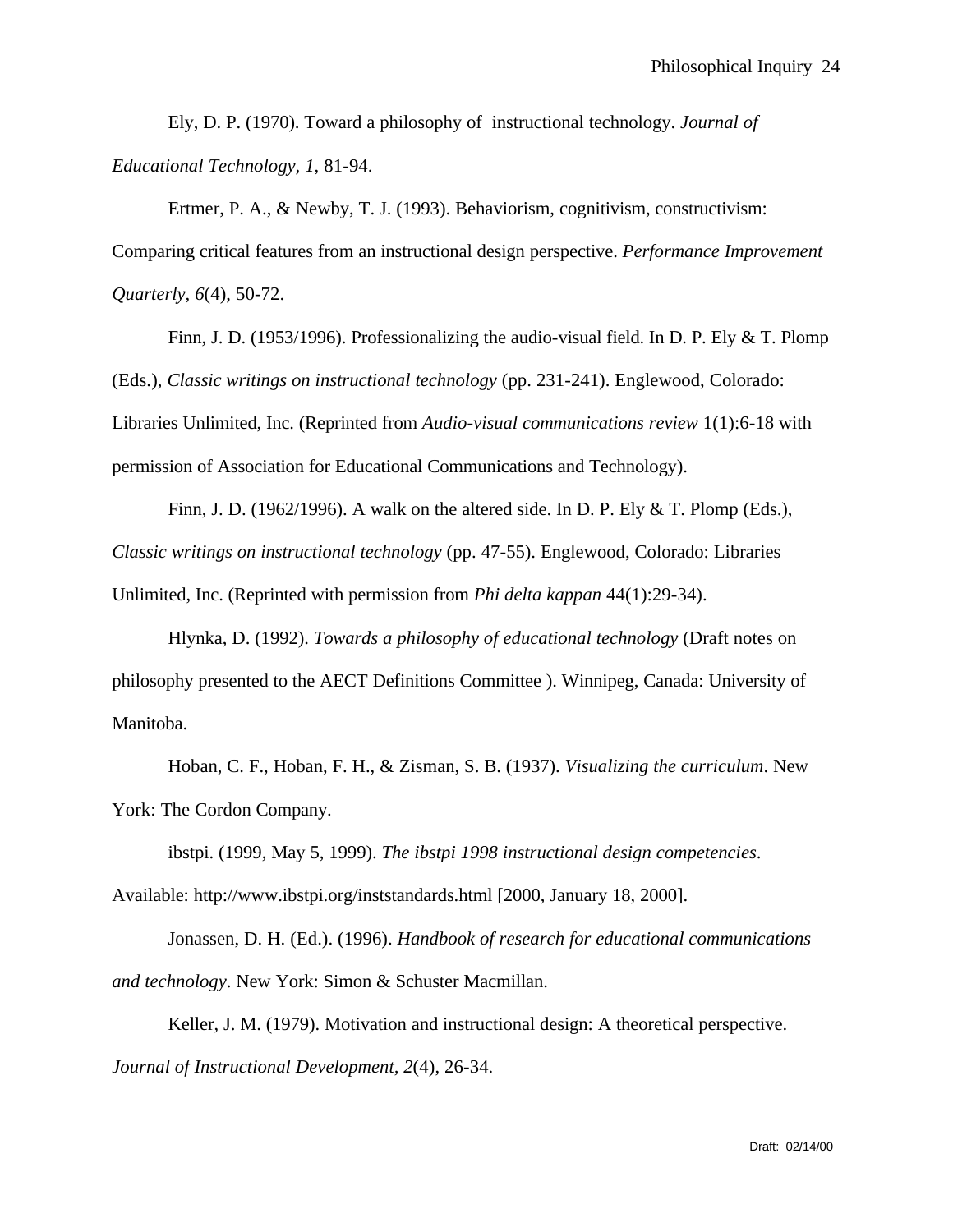Keller, J. M. (1983). Motivational design of instruction. In C. M. Reigeluth (Ed.),

*Instructional design theories and models: An overview of their current status* (pp. 386-433).

Hillsdale, New Jersey: Lawrence Erlbaum Associates, Publishers.

Knowlton, D. C., & Tilton, J. W. (1929). *Motion pictures in history teaching*. New Haven, CT: Yale University Press.

Koetting, J. R. (1983). *Philosophical foundations of instructional technology.* Paper presented at the annual meeting of the Association for Educational Communications and Technology, New Orleans, LA.

Koetting, J. R. (1996). Philosophy, research, and education. In D. H. Jonassen (Ed.), *Handbook of research for educational communications and technology* (pp. 1137-1147). New York: Simon & Schuster Macmillan.

Koetting, J. R., & Januszewski, A. (1991). *Theory building and educational technology: Foundations for reconceptualization (Report No. IR-015 158).* Paper presented at the 1991 Annual National Convention of the Association for Educational Communications and Technology (AECT).

Lebow, D. (1995). Constructivist values for instructional design: Five principles toward a new mindset. In B. B. Seels (Ed.), *Instructional design fundamentals: A reconsideration* . Englewood Cliffs, NJ: Educational Technology Publications, Inc.

Lee, C., & Zemke, R. (1993, June 1993). The search for spirit in the workplace. *Training, 30,* 21-28.

Luiz, T. (1982). *A comparative study of humanism and pragmatism as they relate to decision making in instructional development processes.* Unpublished Doctoral Dissertation, Michigan State University, East Lansing.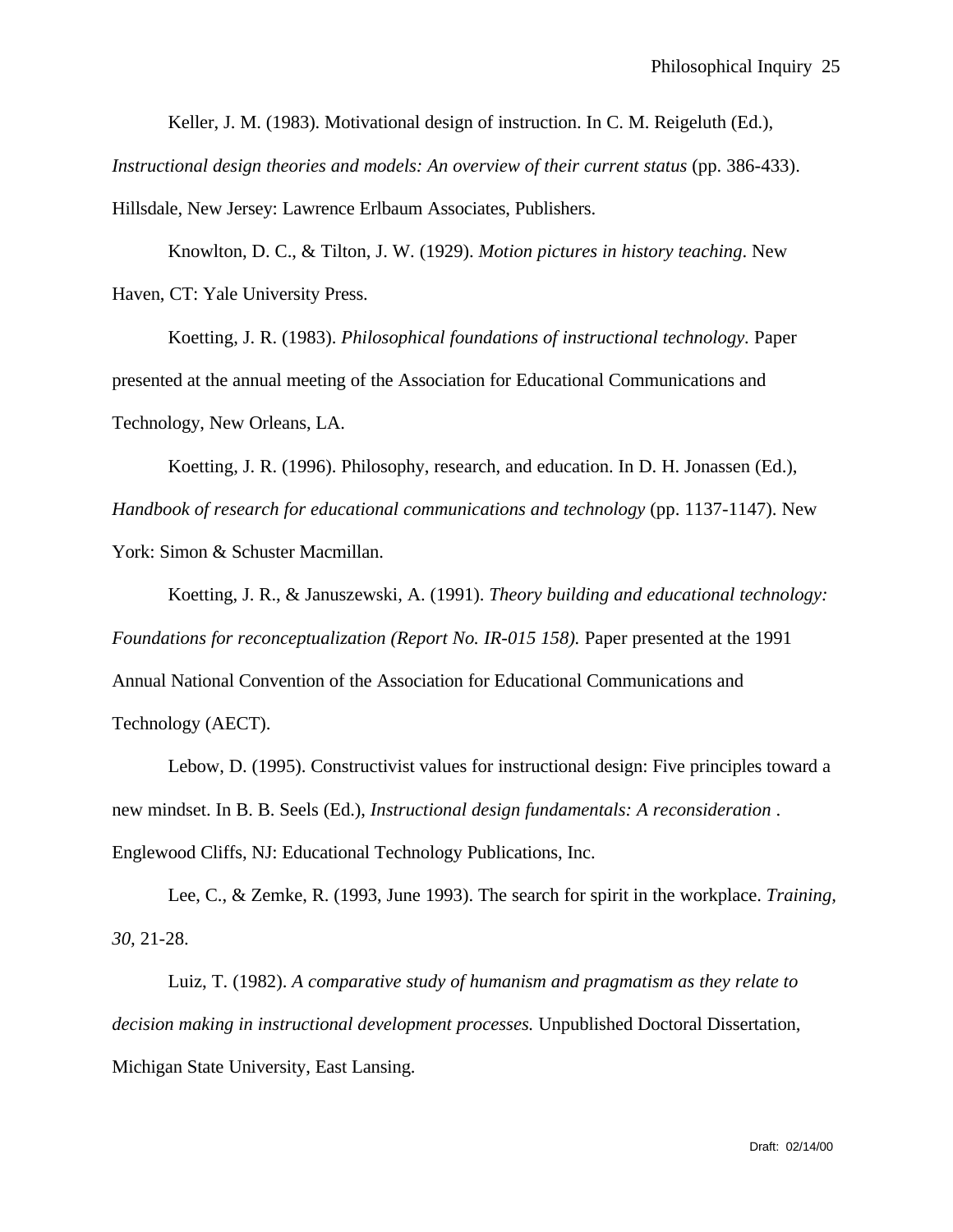Macdonald, B. J. (Ed.). (1995). *Theory as a prayerful act*. New York: Peter Lang.

Marinoff, L. (1999). *Plato, not prozac!: Applying philosophy to everyday problems*. New York: HarperCollins Publishers, Inc.

Mayer, R. E. (1982). Learning. In Y.E. Mitzel (Ed.), *Encyclopedia of educational research* (pp. 1040-1058). New York: The Free Press.

McBeath, R. J. (Ed.). (1972). *Extending education through technology: Selected writings by James D. Finn on instructional technology*. Washington, DC: Association for Educational Communications and Technology.

Morris, C. W. (1946). *Signs, language and behavior*. Englewood Cliffs, NJ: Prentice Hall.

Morris, T. (1997). *If Aristotle ran General Motors: The new soul of business*. New York: Henry Holt and Company, Inc.

Morris, T. (1999). *Philosophy for dummies*. Foster City, CA: IDG Books Worldwide, Inc. Nichols, R. G., & Allen-Brown, V. (1996). Critical theory and educational technology. In

D. H. Jonassen (Ed.), *Handbook of research for educational communications and technology*

(pp. 226-252). New York: Simon & Schuster Macmillan.

Richey, R. C. (1997). Agenda-building and its implications for theory construction in instructional technology. *Educational Technology, 37*(1), 5-11.

Richey, R. C. (1998). The pursuit of useable knowledge in instructional technology. *Educational Technology Research and Development, 46*(4), 7-22.

Rowland, G. (1993). Designing and instructional design. *Educational Technology Research and Development, 41*(1), 79-91.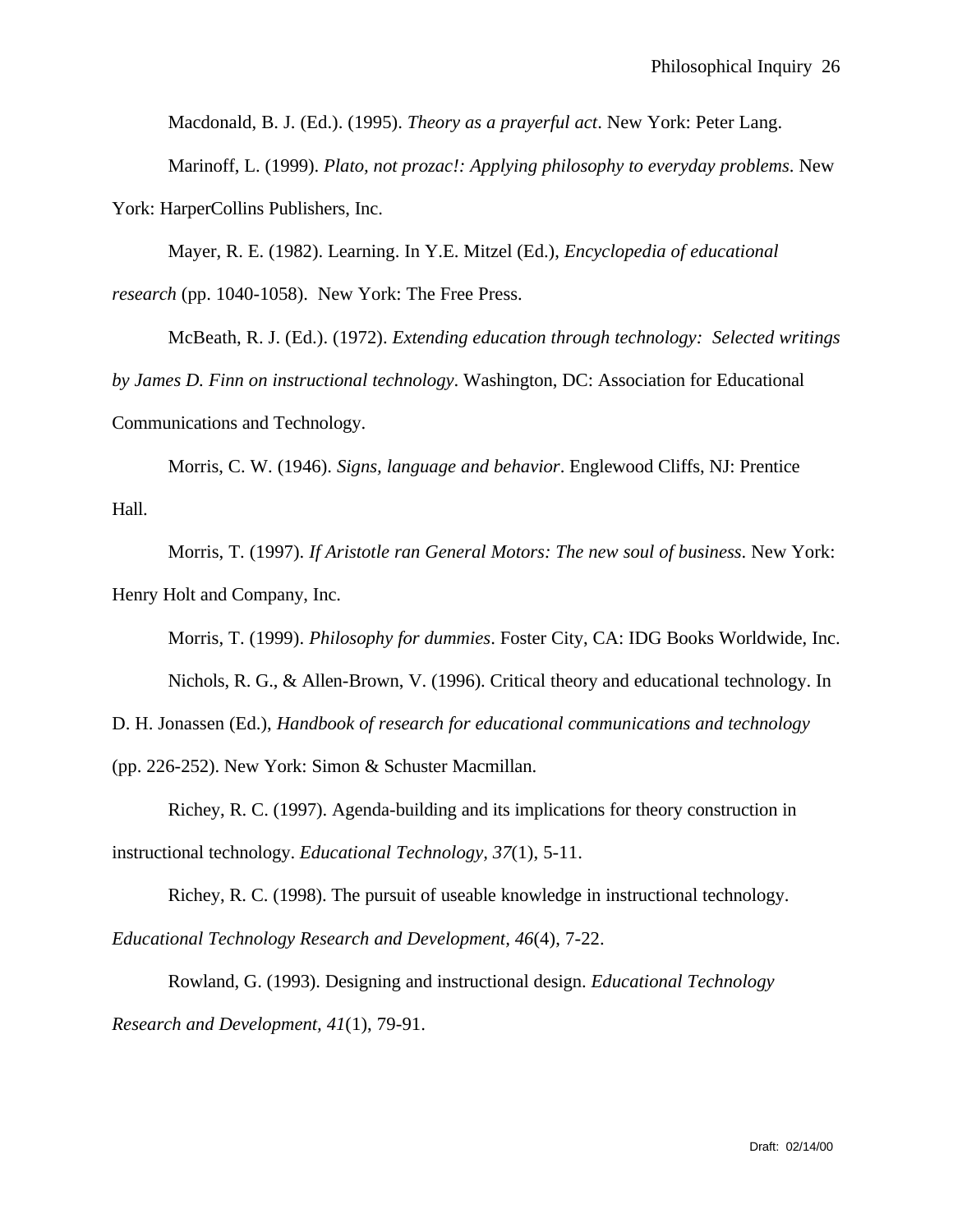Saettler, P. (1990). *The evolution of American educational technology*. Englewood, Colorado: Libraries Unlimited, Inc.

Schunk, D. H. (1991). *Learning theories: An educational perspective*. New York: Macmillan.

Seels, B. (1995). Instructional design fundamentals: Issues of integration. In B. B. Seels (Ed.), *Instructional design fundamentals: A reconsideration* (pp. 247-253). Englewood Cliffs,

NJ: Educational Technology Publications, Inc.

Seels, B. (1997). Introduction to special section: Theory development in educational/instructional technology. *Educational Technology, 37*(1), 3-5.

Seels, B. B., & Richey, R. C. (1994). *Instructional technology: The definition and domains of the field*. Washington, DC: Association for Educational Communications and Technology.

Senge, P. M., Kleiner, A., Roberts, C., Ross, R. B., & Smith, B. J. (1994). *The fifth discipline fieldbook: Strategies and tools for building a learning organization*. New York: Doubleday.

Smith, P. L., & Ragan, T. J. (1999). *Instructional design*. (2nd ed.). Upper Saddle River, NJ: Prentice-Hall, Inc.

Snelbecker, G. E. (1974). *Learning theory, instructional theory and psychoeducational design*. New York: McGraw.

Tessmer, M., & Richey, R. C. (1997). The role of context in learning and instructional design. *Educational Technology Research and Development, 45*(2), 85-115.

Tessmer, M., & Wedman, J. F. (1990). A layers-of-necessity instructional development model. *Educational Technology Research and Development, 38*(2), 77-85.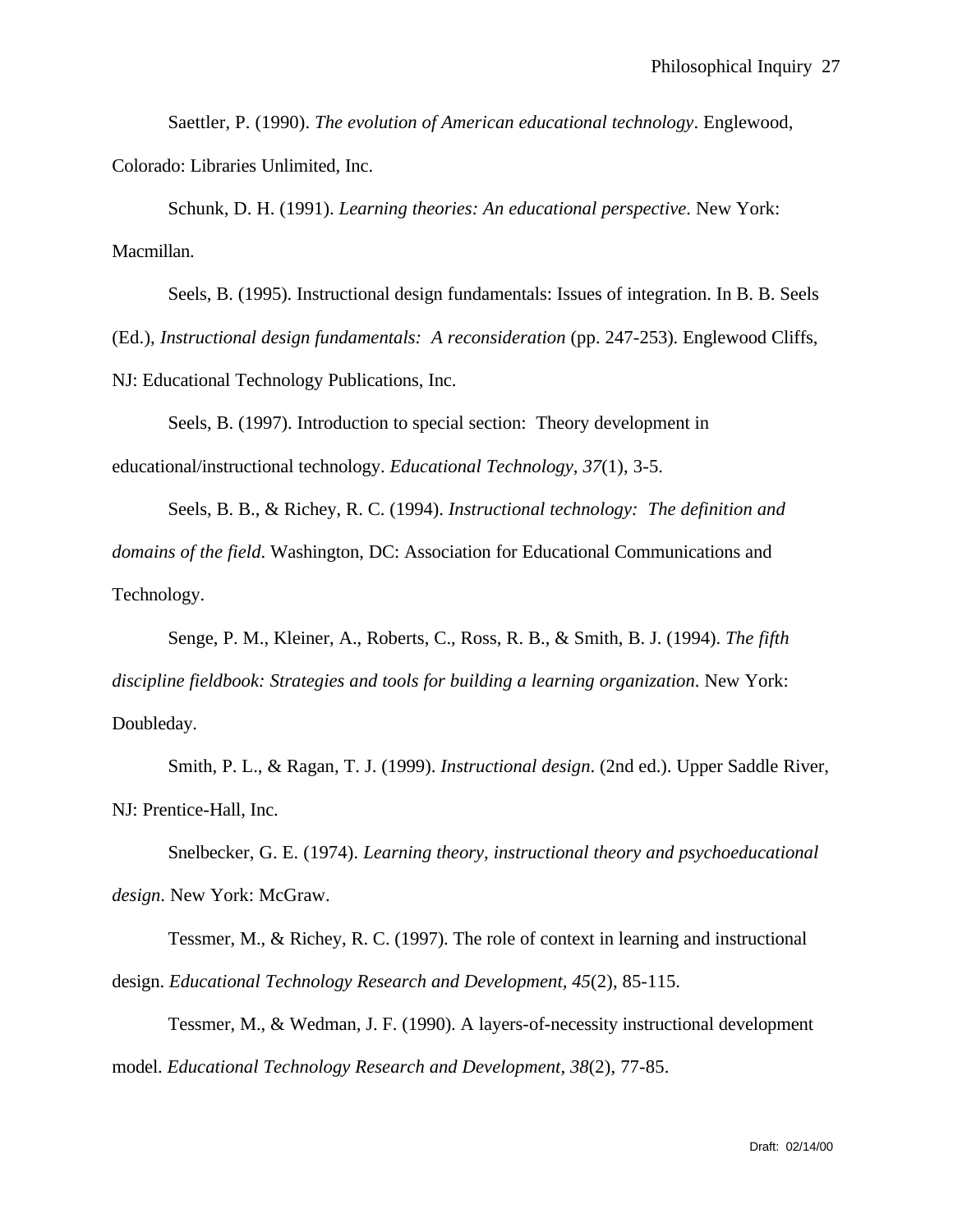Wilson, B. G. (1997). The postmodern paradigm. In C. R. Dills & A. J. Romiszowski (Eds.), *Instructional Development Paradigms* . Englewood Cliffs, NJ: Educational Technology Publications, Inc.